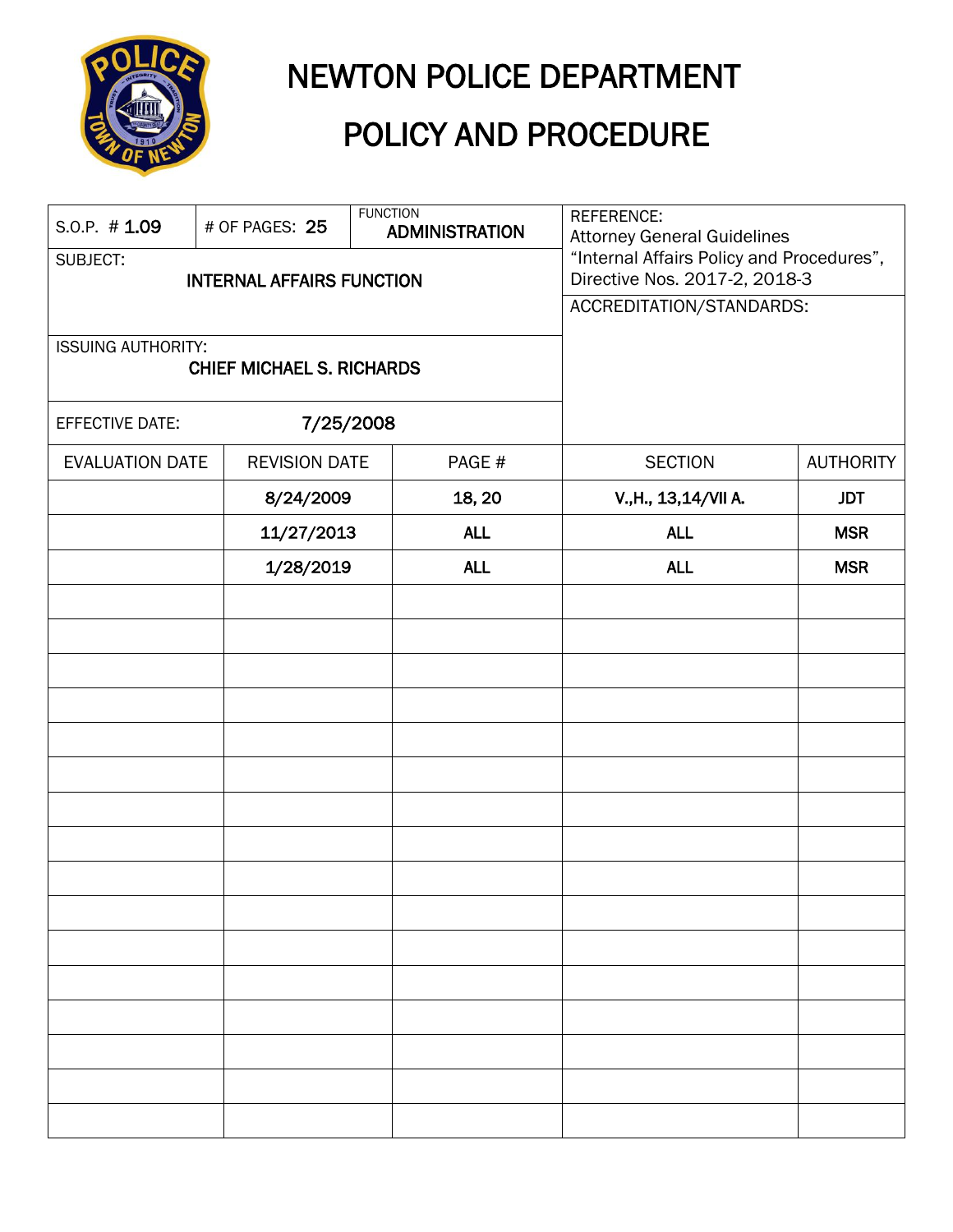#### NPD/POLICY & PROCEDURE 2 INTERNAL AFFAIRS FUNCTION S.O.P. # 1.09 PURPOSE:

The purpose of this policy is to guide members and employees of this Department to continuously strive to provide law enforcement services that are fair, effective and impartially applied. The internal affairs function will facilitate that commitment by:

- Ensuring the highest professional standards for the law enforcement agency.
- Providing citizens with a fair and effective avenue for redress of their legitimate grievances against law enforcement officers.
- Protecting officers from false charges of misconduct or wrongdoing and provide accused officers with due process safeguards.
- Monitoring officer's compliance with Department rules and regulations, policies and procedures and ensuring officers' fitness for duty.
- Identifying problem areas in which increased training or supervision is necessary.
- Identifying and correcting unclear or inappropriate department policies/procedures.

#### POLICY:

The internal affairs function is important for the maintenance of professional conduct in a law enforcement agency. It is the policy of the Newton Police Department to accept and investigate any and all complaints of alleged officer misconduct or wrongdoing from any citizen or agency employee, including complaints made anonymously. All allegations will be investigated to their logical conclusion. Following a thorough and impartial examination of the available factual information, the case report will include a final disposition. If discipline is in order, it shall be administered according to the degree of misconduct.

It is the policy of this department that officers conducting the investigation of any allegation of misconduct must strive to conduct a thorough and objective investigation without violating the rights of the subject officer or any other law enforcement officer and show proper respect to all members of the public. Accordingly, all supervisors and any other officer who may be called upon to do an internal investigation must be thoroughly familiar with the department's internal affairs policy. The Internal Affairs Officer shall have attended internal affairs training as mandated by the NJ Division of Criminal Justice.

There is no greater threat to the mission of the police department than to lose public confidence in our ability to respond as professionals. Members of the department are expected to be motivated by a moral and professional obligation to perform their job to the best of their ability and to conduct themselves so as to merit the trust placed in them by the public. Serving as a member of the Newton Police Department requires that we adopt a professional philosophy rather than simply considering our responsibilities as an occupation. Maintaining a positive relationship between the police department and the citizens we serve facilitates the degree of cooperation that is vital to the department's ability to achieve its goals. The public must have absolute confidence in the integrity of the internal affairs process since it represents the standard for addressing allegations of employee misconduct.

All employees, especially those sworn to uphold the law, must accept as part of their office the obligation to be truthful in all investigations. Therefore, it is essential that all employees be completely truthful and forthright in all facets of the internal affairs process. To mislead or lie is to demonstrate a character flaw that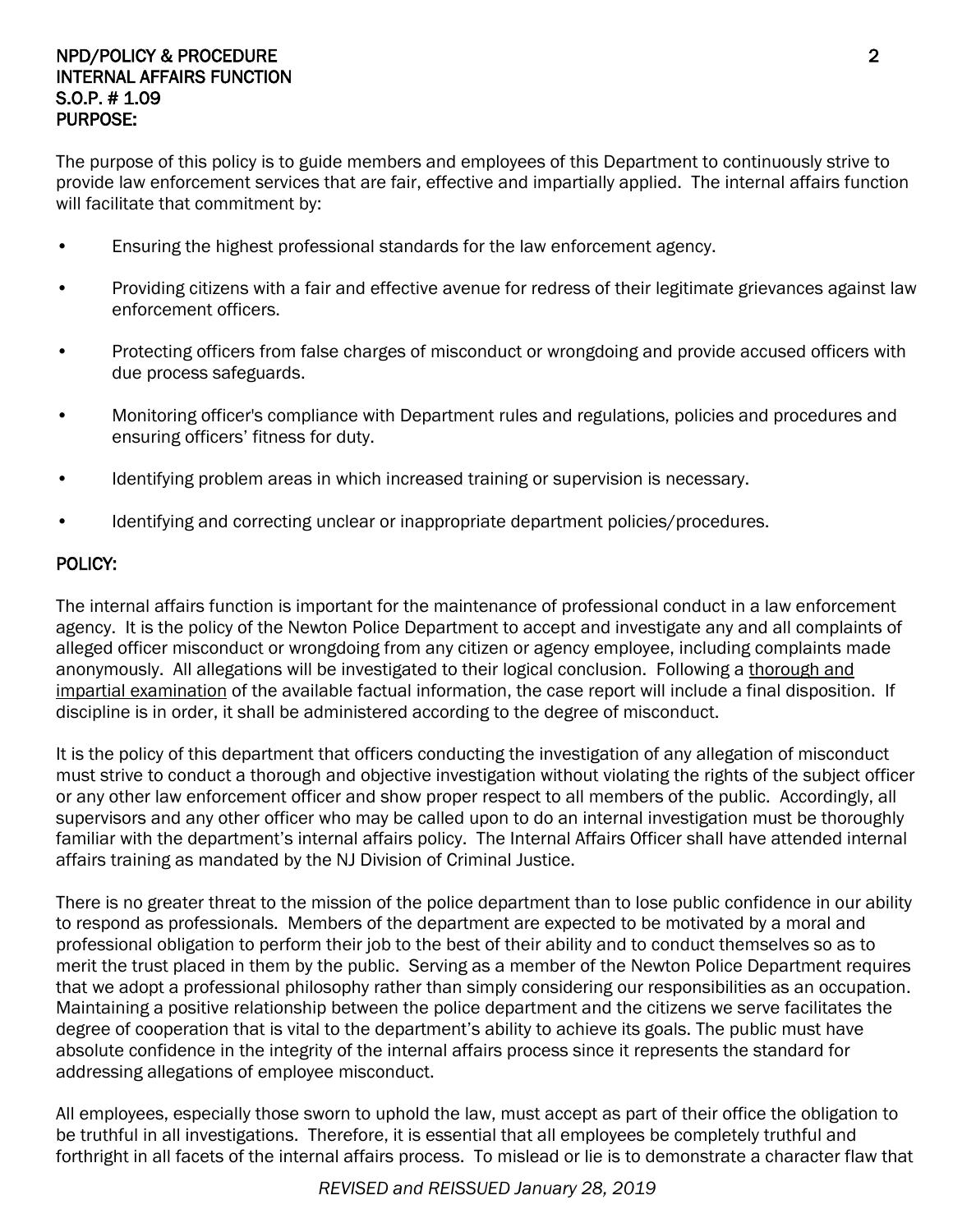#### NPD/POLICY & PROCEDURE 3 INTERNAL AFFAIRS FUNCTION S.O.P. # 1.09

is inconsistent with the law enforcement calling. Additionally, lying in an internal affairs investigation will frustrate the process and quickly erode the public trust and discipline within the Department. This agency is committed to taking the necessary steps of removing from our ranks any employee who is untruthful in an internal affairs investigation. Accordingly, all employees must understand that lying in an internal affairs investigation is synonymous with forfeiting one's employment with the Department.

It is the policy of this department that officers and employees, regardless of rank, shall be subject to disciplinary action for violating their oath and trust. Committing an offense punishable under the laws of the United States, the State of New Jersey, or municipal ordinances constitutes a violation of that oath and trust. Officers are also subject to disciplinary action for failure, either willfully or through negligence or incompetence, to perform the duties of their rank or assignment. In addition, officers may be disciplined for violation of any rule and regulation of the department or for failure to obey any lawful instruction, order or command of a superior officer or supervisor. A thorough investigation must be conducted in each case to determine if an employee is unwilling, unable or unfit to perform their assigned duties. Disciplinary action in all matters will be determined based upon the merits of each case. Misconduct occurring while off-duty or outside of the jurisdiction of the Town of Newton is also subject to disciplinary action.

It is the policy of this agency that prevention is the primary means of reducing and controlling misconduct. To that end, it is the policy of this agency to discover and correct organizational conditions, which permit the misconduct to occur. The inspectional process which is a component of the internal affairs function is an essential mechanism for evaluating the quality of the department's operations; ensuring that the department's goals are being pursued; and identifying the need for additional resources. Special emphasis is placed on recruitment, selection and training of officers and supervisors, and the analysis of misconduct complaints and their outcome. The term "Disciplined" should be viewed as being well coached through a process of instruction, counseling and consequence and not solely viewed as punishment or as a means of controlling. Discipline should not engender a strictly negative connotation, as the disciplinary process is meant to correct employee actions and conduct that tend to impede the efficient and effective operation of the department. The proper use of discipline can achieve this objective without realizing a reduction in morale.

- Training is a component of discipline that may be the desirable alternative to other discipline in situations where the actions giving rise to the initial complaint were not deemed to be an intentional violation of established department directives. Training may also be appropriate in situations where the complaint reveals a very minor or technical violation that likely requires no more than a reinforcement of existing directives to correct the employee's behavior.
- Counseling as a component of discipline is an alternative for adjudicating minor complaints that should be considered when the need to address the employee in a forthright manner clearly exists, but the greater good will likely be served by limiting the discipline to formal counseling in lieu of punitive discipline. Counseling is not appropriate for serious violations or in situations where the offending employee's behavior is part of a continuing course of problematic behavior.
- Serious violations and those committed as one in a series of repeated violations require swift and certain punitive measures in order to maintain proper discipline within the department. The Rules and Regulations set forth a schedule depicting the classes of offenses and recommended penalties for all violations charged under the rules and regulations.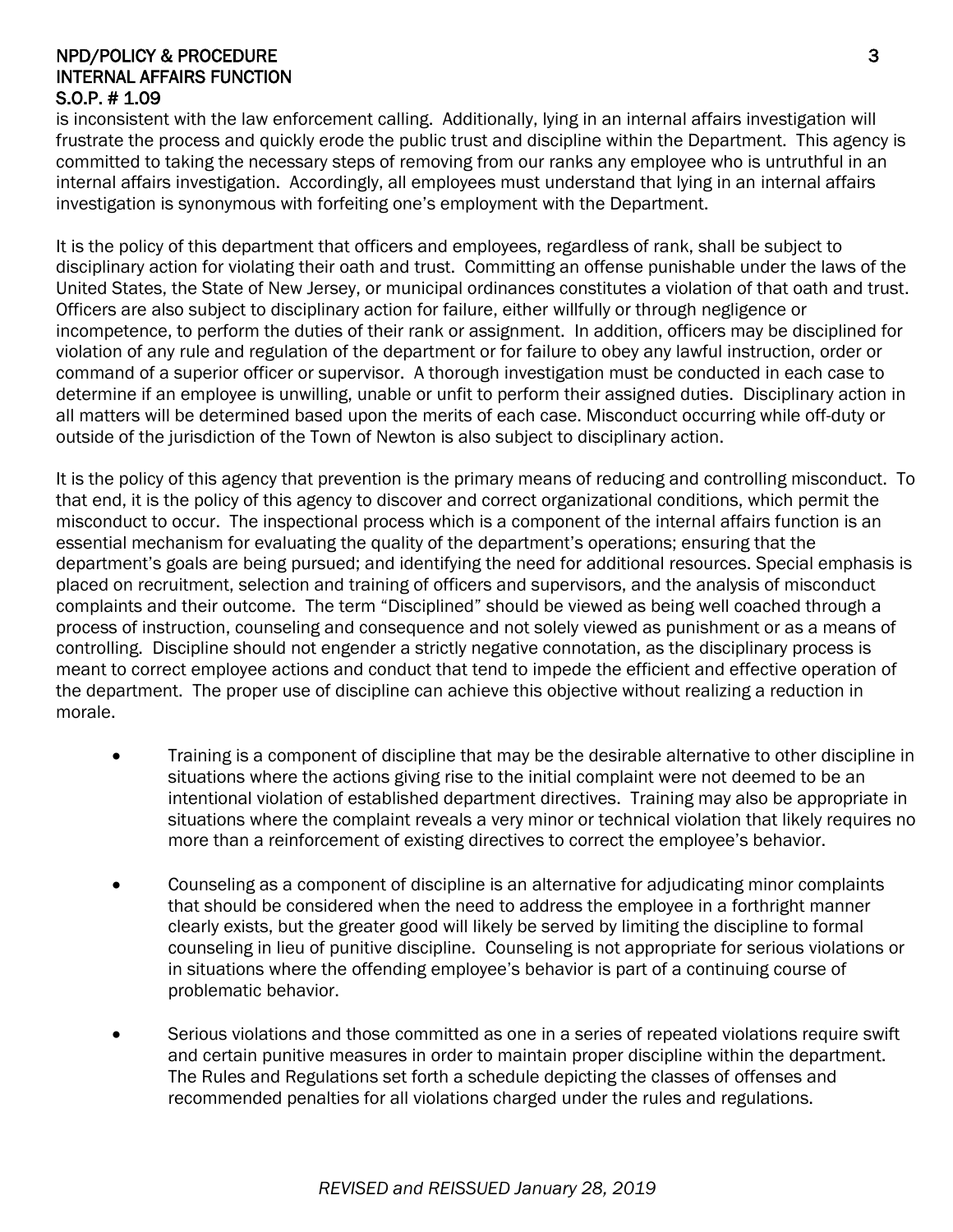#### I. INTERNAL AFFAIRS FUNCTION

- A. The Internal Affairs Responsibility is herein established. The personnel assigned to the Internal Affairs function shall serve at the pleasure of and be directly responsible to the Chief of Police. Primarily, the duties and responsibilities associated with this function are shared by each Division Commander.
	- 1. The goal of Internal Affairs is to ensure that the integrity of the department is maintained through a system of internal discipline where fairness and justice are assured by objective, impartial investigation and review.
	- 2. Those officers who have been assigned the authority within the internal affairs function bear with it the responsibility and obligation to discipline officers fairly and consistently.
	- 3. The Chief of Police will not assign any personnel charged with the representation of members of the collective bargaining unit to the internal affairs function.
	- 4. Notwithstanding any other notification protocol herein included, the Chief of Police must be immediately advised of any allegation of wrongdoing on the part of an employee that would constitute a criminal offense or has the potential to have a significant negative impact on the operation or reputation of the Department.
	- 5. The internal affairs function shall be responsible for the investigation and review of all allegations of misconduct by members of this department.
		- a. Misconduct is defined as:
			- (1) Commission of a crime or an offense (Refer to the Sussex County Prosecutor's Office);
			- (2) Violation of departmental rules and regulations, policy, procedures and special orders or;
			- (3) Conduct which adversely reflects upon the officer or the department.
	- 6. The authority to issue disciplinary action shall be as follows:

| Rank                    | <b>Level of Disciplinary Action Authorized</b>                      |  |  |
|-------------------------|---------------------------------------------------------------------|--|--|
| <b>Town Manager</b>     | Termination                                                         |  |  |
| <b>Chief of Police</b>  | All Minor Discipline, Major Discipline w/Approval of Town Manager   |  |  |
| Lieutenant              | Written Reprimand and Oral Reprimand                                |  |  |
| Sergeant                | Written Reprimand w/Approval of Lieutenant or Chief, Oral Reprimand |  |  |
| <b>Shift Supervisor</b> | Emergency Suspension until next business day                        |  |  |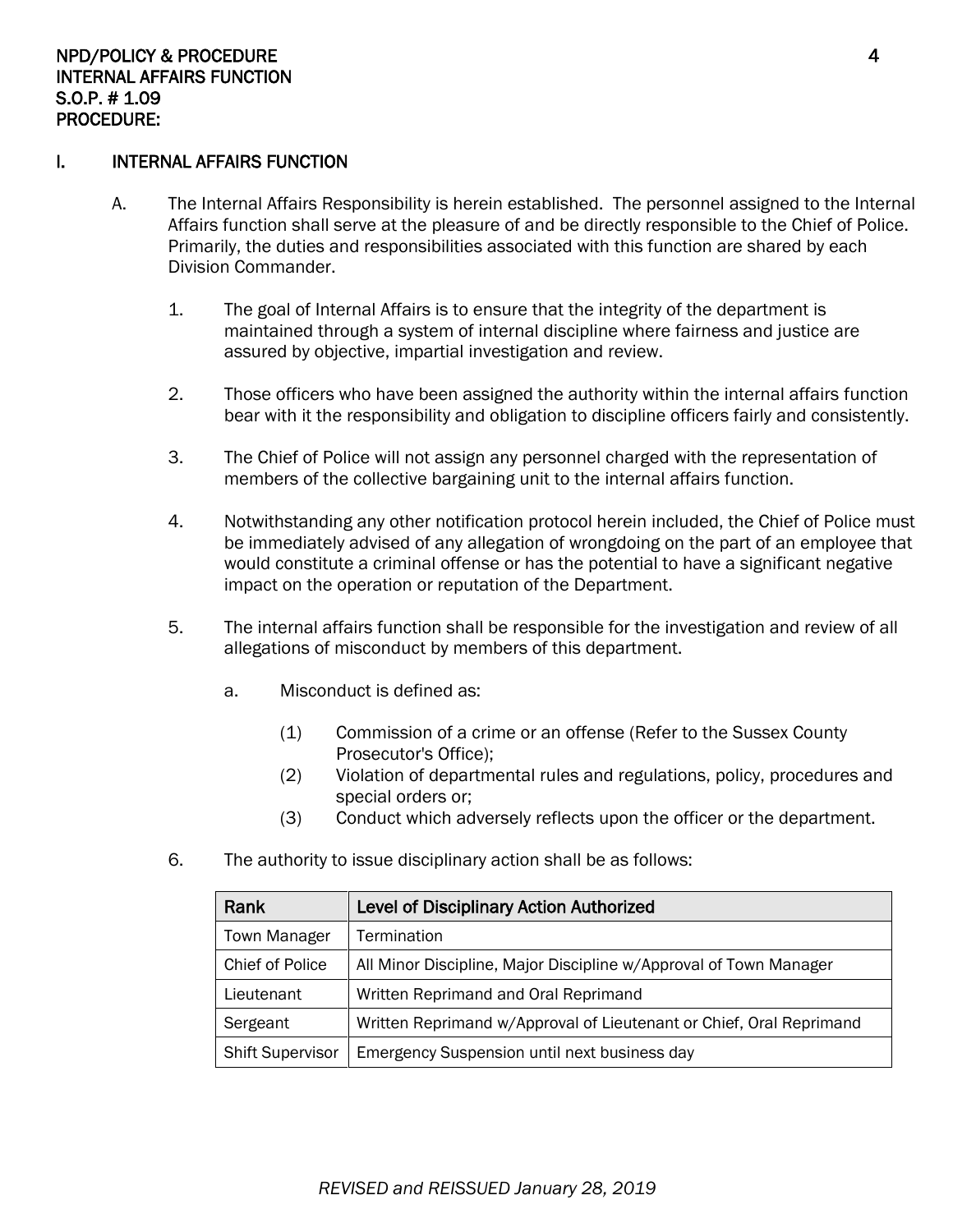# NPD/POLICY & PROCEDURE 5 INTERNAL AFFAIRS FUNCTION S.O.P. # 1.09

- 7. The department will utilize a comprehensive centralized and secure administrative database for maintaining all records of the internal affairs function, including the Early Warning (EW) system. All complaints, whether investigated by an internal affairs officer or assigned to the officer's supervisor for investigation and disposition, will be recorded in this database.
	- a. To assure confidentiality, the database can be accessed only by the Police Chief and those personnel who have been assigned duties of the internal affairs function. At least every six months, personnel assigned to manage the EW system shall audit the agency's tracking system and records to assess the accuracy and efficacy of the tracking system.
	- b. The database will also be used to detect patterns and trends of employee performance before conduct develops into more serious infractions or potentially escalating risk of harm to the public, the agency, and/or the officer. This EW system will make record of and cause the review and investigation of incidents of the following performance indicators:
		- (1) Internal affairs complaints against the officer, whether initiated by another officer or by a member of the public;
		- (2) Civil actions filed against the officer;
		- (3) Criminal investigations of or criminal complaints against the officer (if EW system notification to the officer could jeopardize an ongoing criminal investigation, the County Prosecutor may in his or her discretion permit delayed notification to the officer or delayed initiation of the EW system review process);
		- (4) Any use of force by the officer that is formally determined or adjudicated (for example, by internal affairs or a grand jury) to have been excessive, unjustified, or unreasonable;
		- (5) Domestic violence investigations in which the officer is an alleged subject;
		- (6) An arrest of the officer, including on a driving under the influence charge;
		- (7) Sexual harassment claims against the officer;
		- (8) Vehicular collisions involving the officer that are formally determined to have been the fault of the officer;
		- (9) A positive drug test by the officer;
		- (10) Cases or arrests by the officer that are rejected or dismissed by a Court;
		- (11) Cases in which evidence obtained by an officer is suppressed by a Court;
		- (12) Insubordination by the Officer;
		- (13) Neglect of duty by the Officer;
		- (14) Unexcused absences by the Officer; and
		- (15) Any other indicators, as determined by the Chief of Police.
	- c. At a minimum, upon three (3) separate instances of the above performance indicators occurring within any twelve-month period, the early warning review process shall be initiated.
	- d. When the EW system process is initiated, the Operations Division Commander should (1) formally notify the subject officer, in writing; (2) conference with the subject officer and appropriate supervisory personnel; (3) develop and administer a remedial program including the appropriate remedial/corrective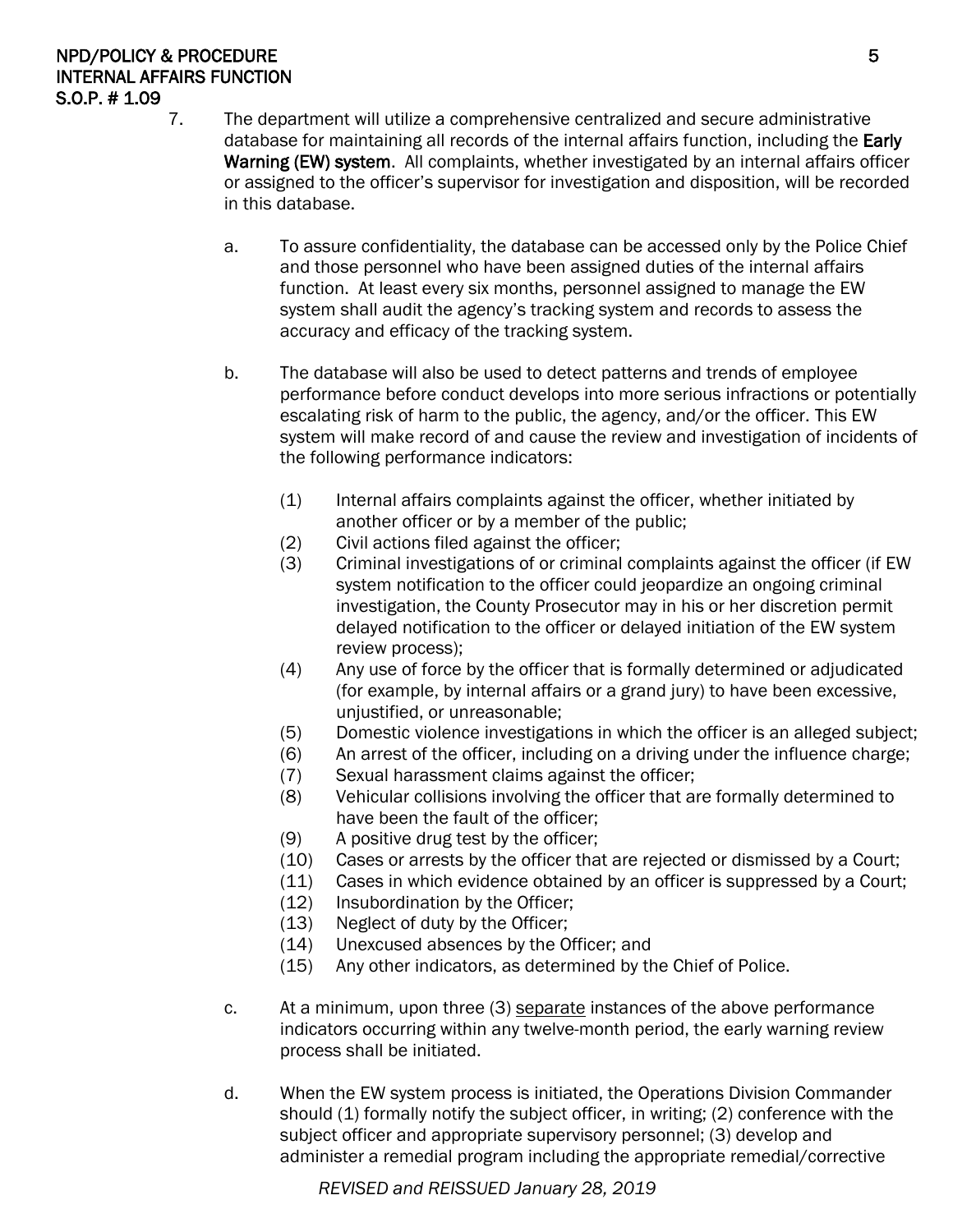#### NPD/POLICY & PROCEDURE **6** INTERNAL AFFAIRS FUNCTION S.O.P. # 1.09

actions listed below; (4) continue to monitor the subject officer for at least three months, or until the supervisor concludes that the officer's behavior has been remediated (whichever is longer); (5) document and report findings to the Chief of Police. Any statement made by the subject in connection with the EW system review process may not be used against the subject officer in any disciplinary or other proceeding.

- e. Remedial/corrective action may include the following:
	- (1) Training or re-training;
	- (2) Counseling;
	- (3) Intensive supervision;
	- (4) Fitness-for-duty examination;
	- (5) Employee Assistance Program (EAP) referral; and
	- (6) Any other appropriate remedial or corrective action, such as disciplinary action, in accordance with internal affairs guidelines and applicable law.
- f. If any officer who is or has been subject to an EW system review process applies to or accepts employment at another law enforcement agency, it is our agency's responsibility to notify the other agency of the officer's EW system review process history and outcomes. Upon request, the officer's files shall be shared.
- g. Upon initiation of the EW system review process, the Chief of Police shall make a confidential written notification to the County Prosecutor of the identity of the subject officer, the nature of the triggering performance indicators and the planned remedial program. Upon completion of the EW system review process, the Chief of Police shall make a confidential written notification to the County Prosecutor of the outcome of the EW system review, including any remedial measures taken on behalf of the subject officer.
- 8. The inspectional services component of the internal affairs function shall be both an ongoing activity that ensures that employees are adhering to agency directives and orders as well as to provide a periodic review of the department's administrative procedures and facilities.
- B. The **Chief of Police** is responsible for the following:
	- 1. Implementing the internal affairs policy within the agency.
	- 2. Reviewing internal affairs reports and recommendations for disposition that are prepared by Division Commanders and making final decisions.
	- 3. Conducting investigations into any reports of misconduct that may be alleged against the member of the Police Department who is next in command.
	- 4. Annually reviewing and modifying polices from Functional Areas 1 and 2 of the written directive system to ensure that they are current, lawful and in accordance with any other directives or polices issued by the County Prosecutor, Attorney General or relevant Court decisions.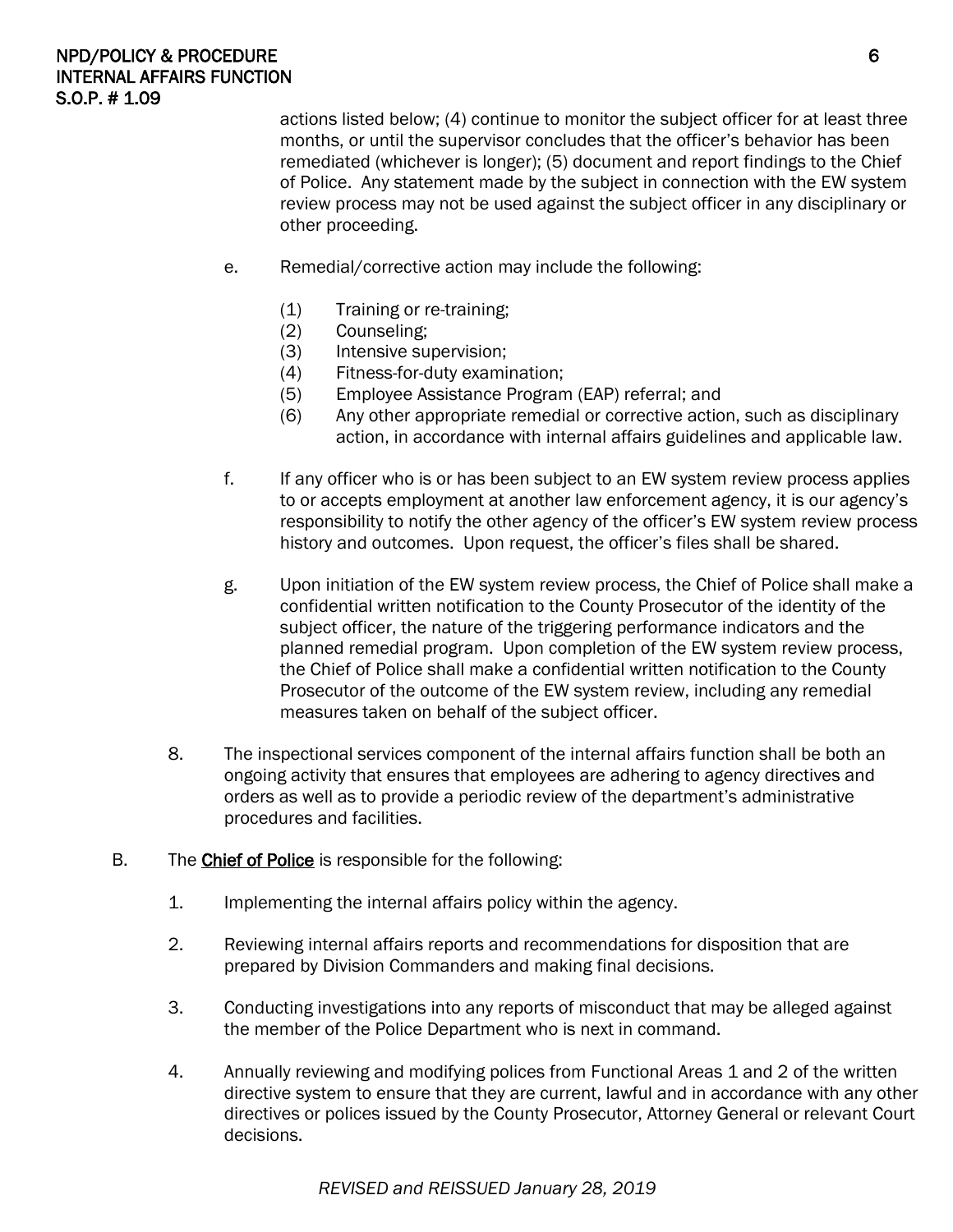#### NPD/POLICY & PROCEDURE 7 AND 2000 FOR THE RESEARCH CONTROL IN THE RESEARCH OF THE RESEARCH OF THE RESEARCH OF T INTERNAL AFFAIRS FUNCTION S.O.P. # 1.09

- C. The Operations Division Commander is responsible for the overall management and recordkeeping of the internal affairs function. The Operations Division Commander will also be responsible for the following components of the internal affairs function:
	- 1. Initial review of any allegations of employee misconduct and entry of the information into the internal affairs administrative database.
		- a. The Operations Division Commander shall be responsible for preparing and mailing a Complaint Acknowledgment Letter to all civilian complainants.
		- b. If the misconduct alleged may involve the possibility of a criminal act on the part of the accused officer, the Chief of Police and the Sussex County Prosecutor's Office shall be notified immediately. No further action shall be taken, including the filing of charges against the officer, until directed by the Sussex County Prosecutor's Office.
	- 2. The Operations Division Commander is responsible for the investigation of allegations of misconduct that occurs while on-duty involving members of the Operations Division as well as investigating any allegations of misconduct that occurs involving any department employee while they are off-duty. Subsequent to the investigation, the division commander shall be responsible for recommending and/or imposing the appropriate disciplinary action.
	- 3. The Operations Division Commander is responsible for the entry of all information related to any disciplinary action, complaints and dispositions into the computerized administrative database.
	- 4. Reviewing the discharge of firearms by department personnel both on-duty and off-duty; however, firearms qualifications that are authorized through the Chief of Police are excluded.
	- 5. Investigation and review of Vehicle Pursuits.
	- 6. The Operations Division Commander shall investigate and review all Use of Force incidents.
	- 7. Conduct any other investigation as directed by the Chief of Police.
	- 8. The Operations Division Commander may conduct an internal affairs investigation on his/her own initiative upon notice to, or at the direction of the Chief of Police.
	- 9. The Operations Division Commander will review and either approve or disapprove any written reprimands sought to be issued by a Sergeant.
	- 10. The Operations Division Commander may refer investigations to the employee's supervisor for investigation and resolution.
	- 11. The Operations Division Commander shall have the authority to interview any member of the department and to review any records or reports of the department relative to their assignment.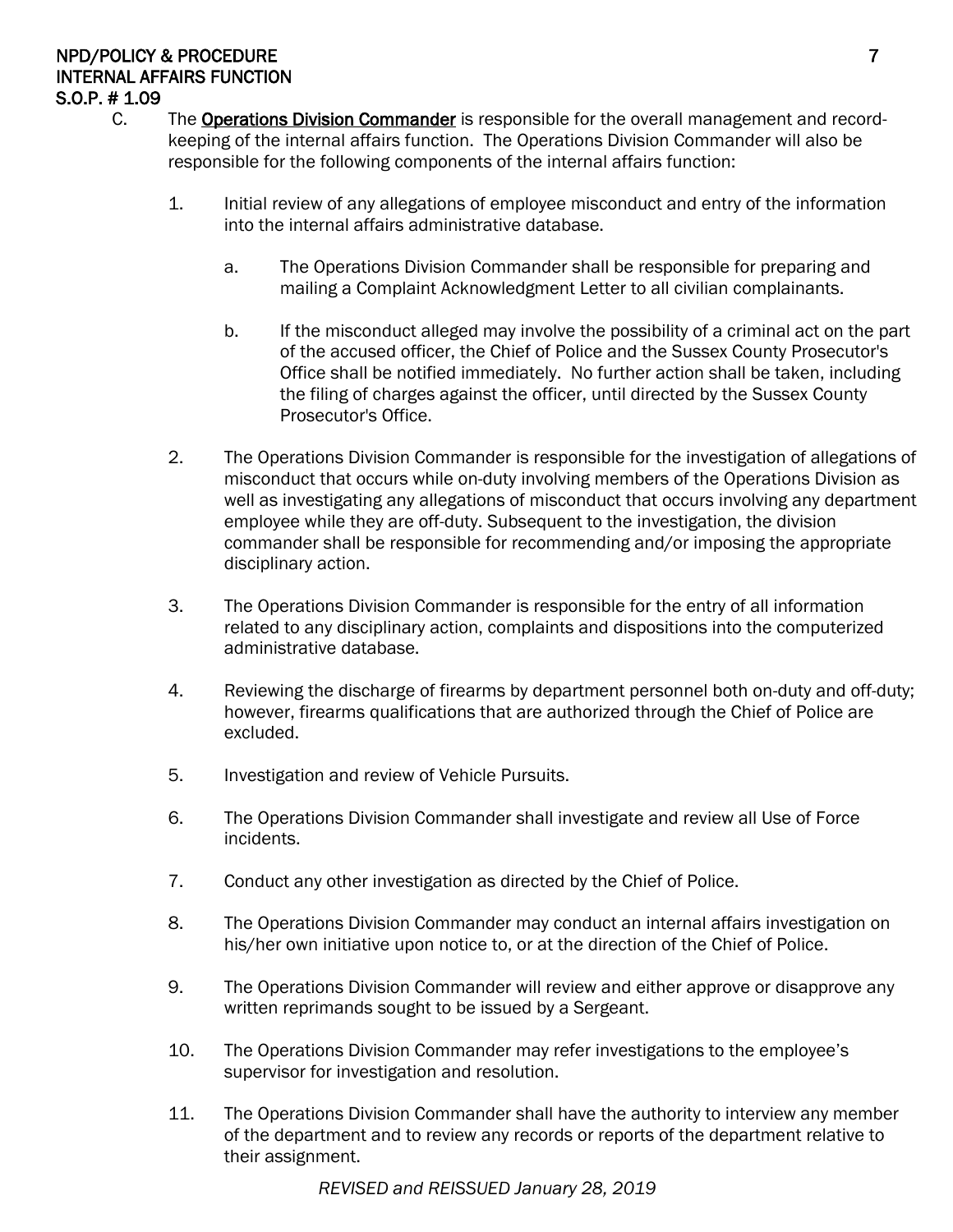- 12. The Operations Division Commander shall prepare quarterly reports that summarize the nature and disposition of all misconduct complaints received by the agency for submission to the Chief of Police.
	- a. Copies of the internal affairs report shall be distributed to the other Division Commanders, to all Sergeants and to a designated representative of the Collective Bargaining Unit.
	- b. Recommendations shall be made for corrective actions for any developing patterns of abuse or problems.
- 13. The Operations Division Commander shall prepare an annual report summarizing the types of complaints received and the dispositions of the complaints that will be forwarded to the Sussex County Prosecutors Office. The names of complainants and accused officers shall not be published in this report.
- 14. The Operations Division Commander shall monitor employee performance trends, enter pertinent information into the administrative database to maintain the department's early warning system and develop appropriate management and supervisory strategies to effectively deal with the emerging potential problems before formal discipline is warranted.
	- a. Remedial intervention may include training, re-training, counseling and intensive supervision.
	- b. If the actions of the officer indicate a question about the officer's fitness for duty, then the Operations Division Commander should arrange, upon the approval of the Chief of Police, for the officer to be examined for his or her fitness for duty, either physically or psychologically.
		- (1) New Jersey law mandates that all police officers are to be free from any physical, emotional, and/or mental condition(s) that might adversely affect the lawful exercise of his or her powers in the performance of their duties.
		- (2) Additionally, when an officer has experienced an injury, illness or other medical condition, a fitness for duty evaluation may be ordered prior to an officer being allowed to return to full duty; or after an officer has returned to full duty and it becomes evident to a reasonable person that the injury, illness or other medical condition is preventing the officer from performing his or her duties to their fullest capacity where the safety of the officer, other officers or the public could be at risk.
- 15. The Operations Division Commander will be responsible for inspection of the personnel assigned under his or her command:
	- a. To ensure that members of the Operations Division adhere to rules/regulations, policies and procedures.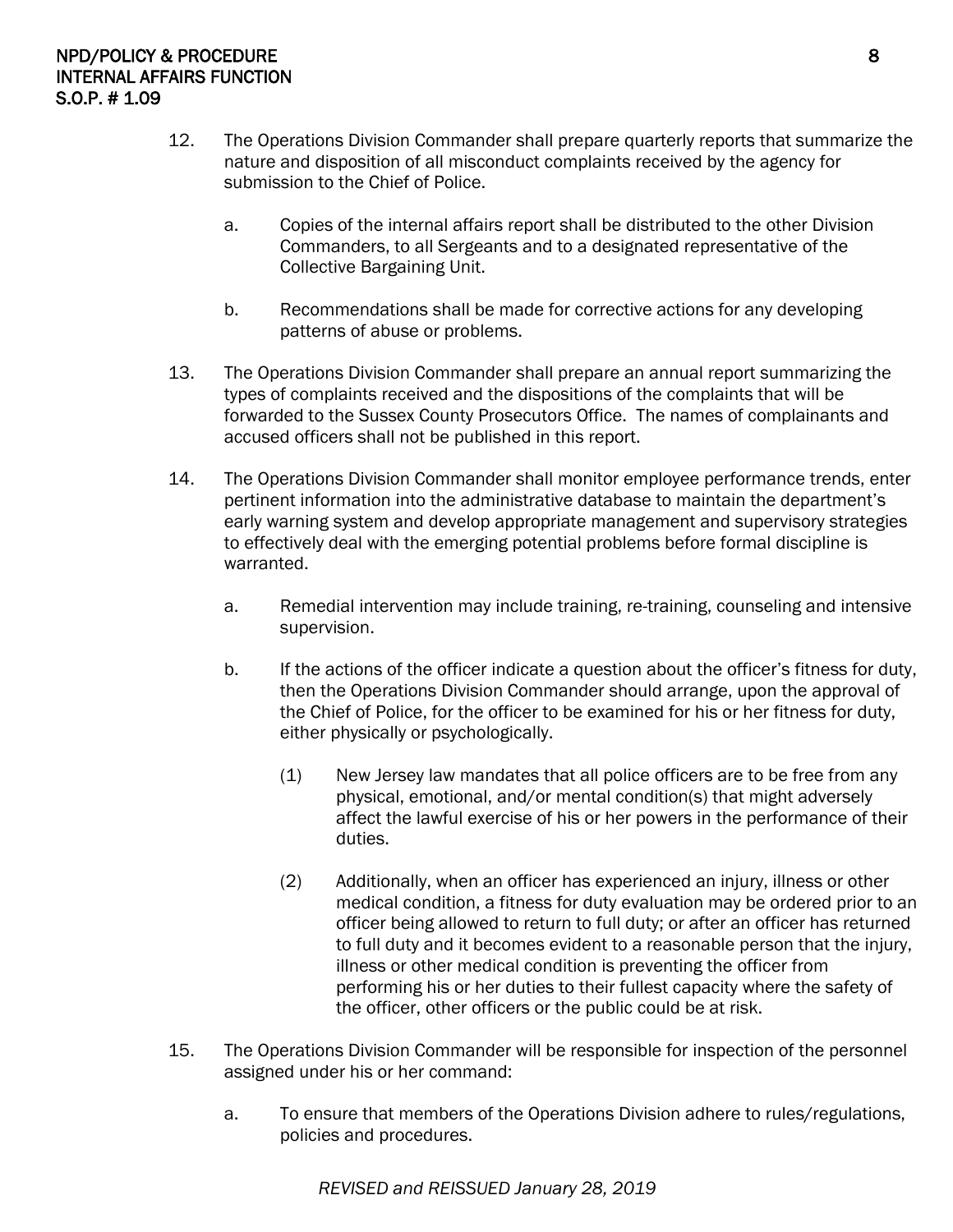- b. Annually reviewing and modifying polices from Functional Areas 3, 4 and 5 of the written directive system to ensure that they are current, lawful and in accordance with any other directives or polices issued by the County Prosecutor, Attorney General or relevant Court decisions.
- D. The Detective Bureau Supervisor may fulfill the responsibilities listed for the Operations Division Commander in his absence. The Detective Bureau Supervisor is responsible for the following components of the internal affairs function:
	- 1. Assist the Operations Division Commander with investigations into allegations of serious misconduct; i.e. Complex investigations or investigations alleging criminal activity in cooperation with the Sussex County Prosecutor's Office or when they have referred the case back to the department to handle administratively.
	- 2. The Detective Bureau Supervisor will be responsible for investigating allegations of misconduct occurring while on-duty involving members of the Detective Bureau. Subsequent to the investigation, the Detective Sergeant shall be responsible for recommending and/or imposing the appropriate disciplinary action.
	- 3. The Detective Bureau Supervisor shall be responsible for any other investigation as directed by the Chief of Police.
	- 4. He shall have the authority to interview any member of the department and to review any records or reports of the department relative to their assignment.
	- 5. The Detective Bureau Supervisor may conduct an internal affairs investigation on his/her own initiative upon notice to, or at the direction of the Chief of Police.
	- 6. The Detective Bureau Supervisor will be responsible for inspection of the personnel assigned under his or her command:
		- a. To ensure that members of the Detective Bureau adhere to rules/regulations, policies and procedures.
		- b. Annually reviewing and modifying polices from Functional Areas 7 and 8 of the written directive system to ensure that they are current, lawful and in accordance with any other directives or polices issued by the County Prosecutor, Attorney General or relevant Court decisions.
- E. The **Support Services Division Commander** may fulfill the responsibilities listed for the Operations Division Commander in his absence and will provide assistance to him as needed. The Support Services Division Commander is responsible for the following components of the internal affairs function:
	- 1. The Support Services Division Commander will be responsible for investigating allegations of misconduct occurring while on-duty involving members of the Patrol squads under his supervision, all Public Safety Telecommunicators and school crossing guards. Subsequent to the investigation, the Division Commander shall be responsible for recommending and/or imposing the appropriate disciplinary action.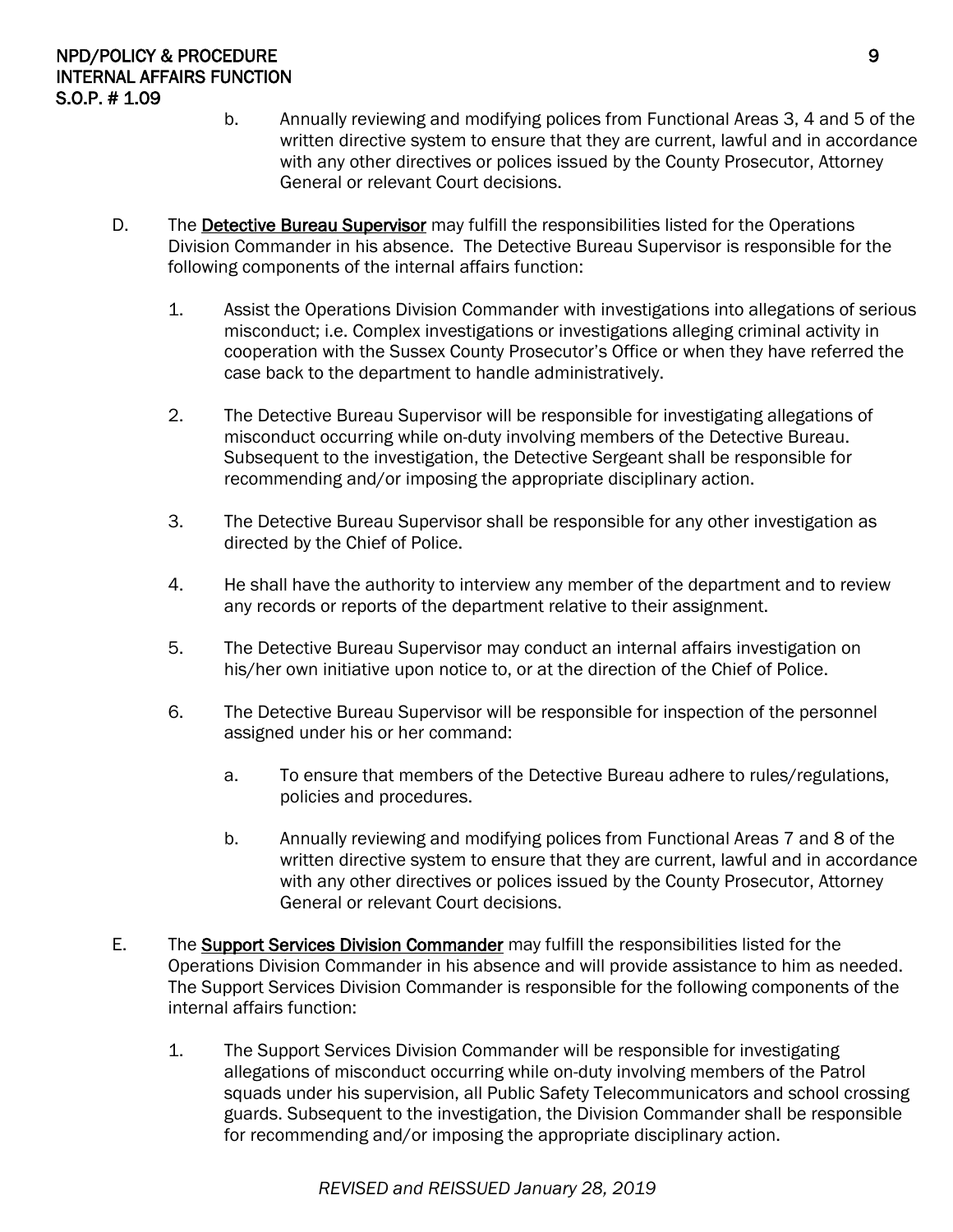- 2. The Support Services Division Commander will be responsible for inspection of the personnel assigned under his or her command:
	- a. To ensure that members in his chain of command adhere to rules/regulations, policies and procedures.
	- b. Annually reviewing and modifying polices from functional Area 6 of the written directive system to ensure that they are current, lawful and in accordance with any other directives or polices issued by the County Prosecutor, Attorney General or relevant Court decisions.
- F. The Patrol Sergeant or senior officer in charge on duty is responsible for the following components of the internal affairs function:
	- 1. Patrol Sergeants are responsible for the daily inspection of the personnel assigned under his or her command supervision to ensure adherence to all rules/regulations, policies and procedures.
	- 2. Patrol Sergeants may be assigned to further investigate minor complaints by the Operations Division Commander.
		- a. Patrol Sergeants are authorized to issue performance notices in instances of special recognition, remedial training and counseling.
		- b. Oral reprimands and written reprimands may be issued by a Sergeant to a subordinate employee on the Notice of Minor Disciplinary Action form; however written reprimands must receive prior approval from the Operations Division Commander.

#### II. SPECIFIC CATEGORIES OF MISCONDUCT

- A. There are specific categories of misconduct that are subject to disciplinary action. Generally, misconduct is defined as behavior that a reasonable person would consider to be inappropriate. Any incident of inappropriate behavior may fall into one or more of the following categories.
	- 1. CRIMINAL ACTIVITY: Complaint regarding an employee's involvement in illegal behavior, such as bribery, theft, perjury or narcotics violations.
	- 2. EXCESSIVE FORCE: Complaint regarding the use or threatened use of excessive force against a person.
	- 3. IMPROPER or UNJUST ARREST/SEIZURE: Complaint that the restraint of a person's liberty was improper or unjust.
	- 4. **IMPROPER or EXCESSIVE ENTRY:** Complaint that entry into a building or onto property was improper or that excessive force was used against property to gain entry.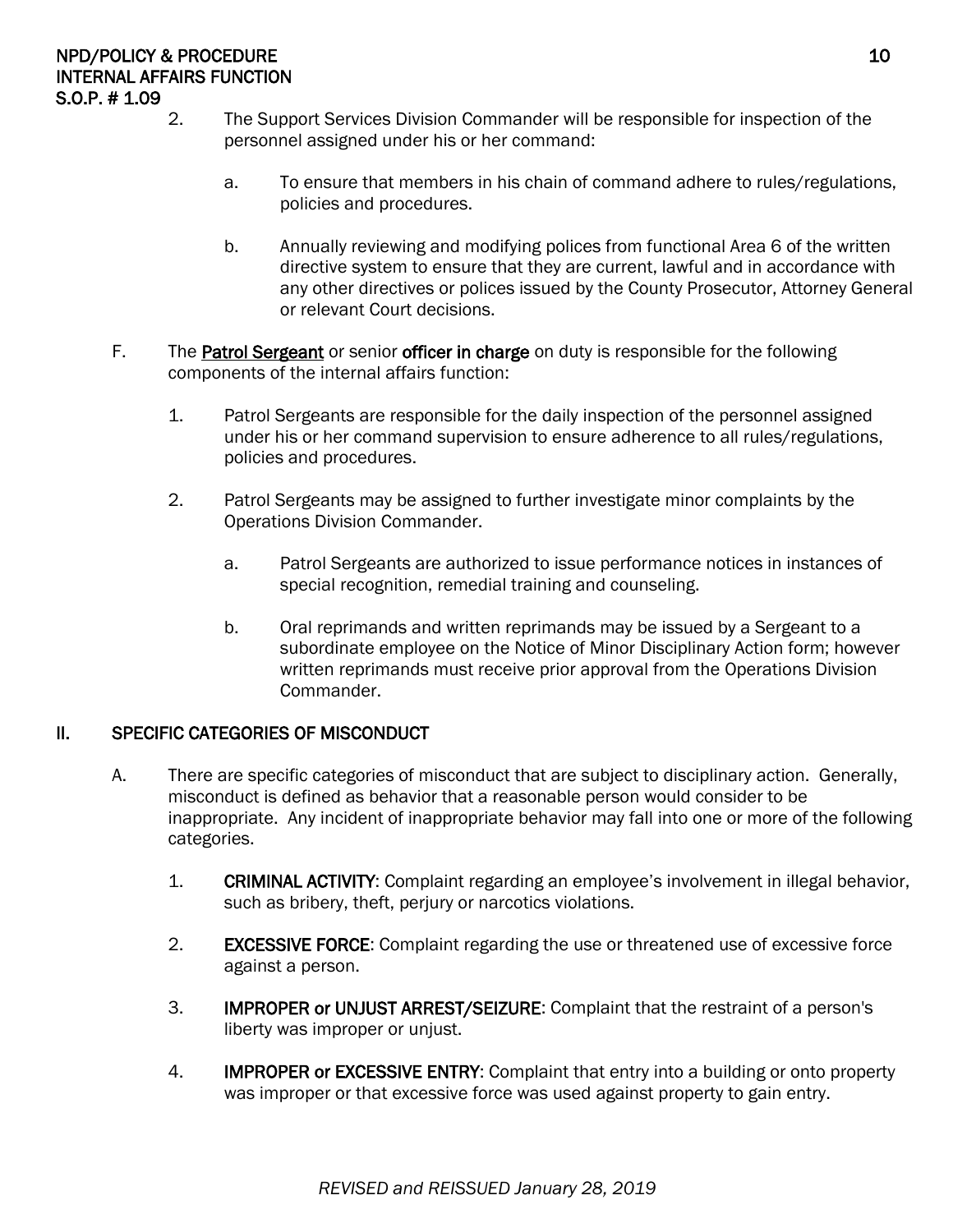#### NPD/POLICY & PROCEDURE 2.1 and the state of the state of the state of the state of the state of the state of the state of the state of the state of the state of the state of the state of the state of the state of the state INTERNAL AFFAIRS FUNCTION S.O.P. # 1.09

- 5. IMPROPER or UNJUSTIFIED SEARCH: Complaint that the search of a person or property was improper, unjustified, unlawful or otherwise in violation of established police procedures.
- 6. SERIOUS DIFFERENTIAL TREATMENT or DEMEANOR: Complaint that the taking, failing to take, or method of police action was predicated upon irrelevant factors such as race, attire, age or sex. Complaint that a department member's bearing, gestures, language or other actions were inappropriate.
- 7. SERIOUS RULE INFRACTIONS: Complaint such as disrespect toward a supervisor(s), drunkenness on duty, sleeping on duty, neglect of duty, false statements, malingering or other serious violations of the Department Rules and Regulations.
- 8. REPEATED MINOR RULE INFRACTIONS: Complaint such as untidiness, tardiness, faulty driving or failure to follow procedures.

# III. ACCEPTING CITIZEN COMPLAINTS

- A. All department personnel are directed to accept reports of officer misconduct from citizens who wish to file a complaint regardless of the hour or day of the week. Citizens are to be encouraged to submit their complaints in person as soon after the incident as possible.
- B. If the complainant cannot file the report in person, a department representative (except in very minor complaints) shall visit the individual at his or her home, place of business or at another location in order to complete the report.
	- 1. Nobody who comes to the police station to make a complaint against personnel shall be turned away and told to return at another time.
- C. Complaints might also be received from other law enforcement agencies, such as neighboring municipal police agencies, the County Prosecutor or the F. B. I. In such cases, the complaint should be forwarded to the Operations Division Commander for immediate handling.
- D. If a complainant has come to make a complaint about another police agency, he/she should be referred to that agency. However, if the complainant expresses fear or concerns about making the complaint directly, he should be referred to their respective County Prosecutor.
- E. All department personnel are directed to accept reports of officer misconduct from anonymous sources. If the anonymous complainant is talking to an officer, the officer should encourage him/her to submit his complaint in person. In any case, the complaint will be accepted.
	- 1. In the case of an anonymous complaint, the officer accepting the complaint shall complete as much of the Internal Affairs Complaint Report Form as he/she can with the information provided.
	- 2. Public Safety Telecommunicators shall refer to the Citizen Complaint Intake checklist in the event that they receive a complaint about personnel.
- F. Complainants shall be referred to the appropriate Division Commander if he/she is available.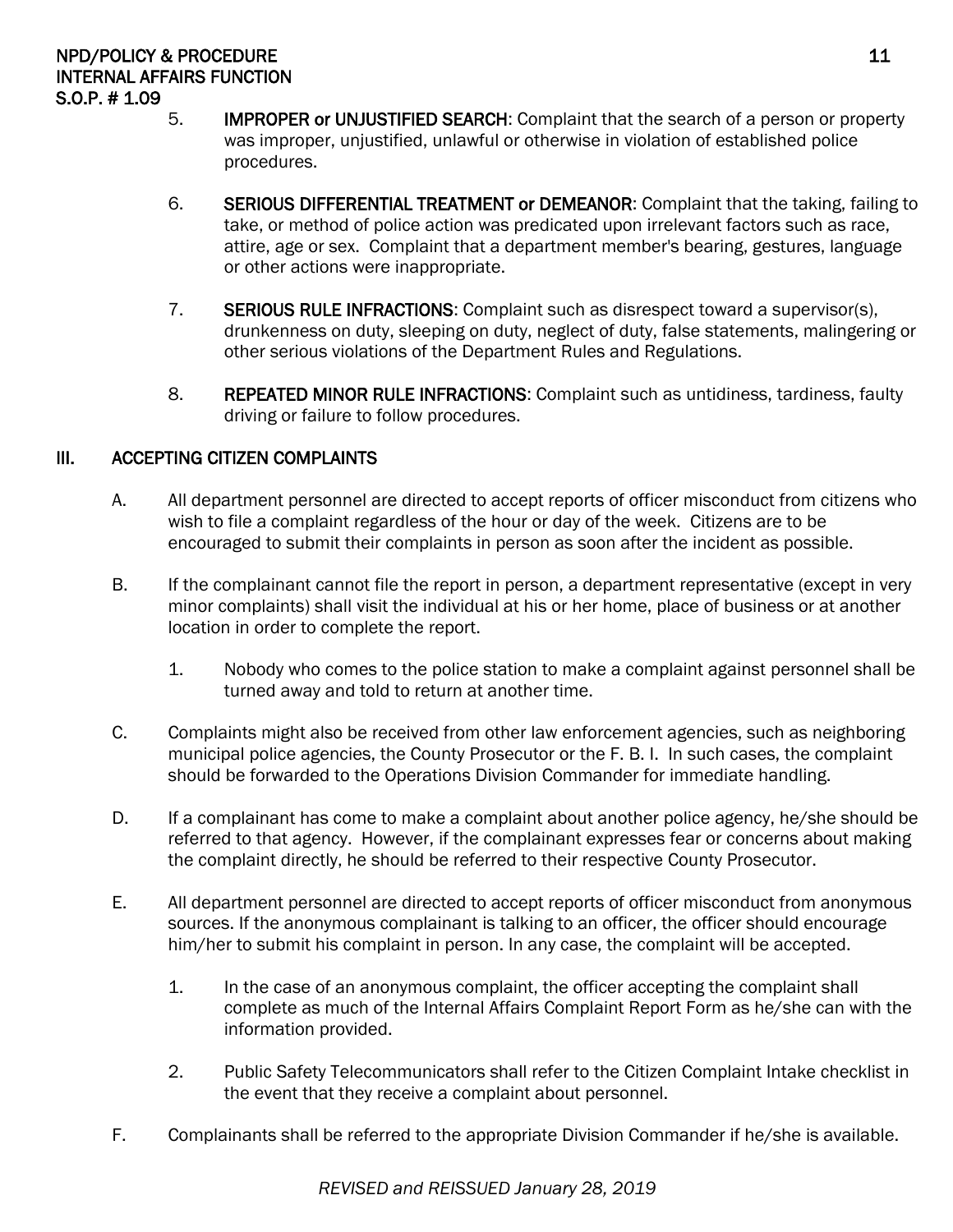#### NPD/POLICY & PROCEDURE 22 INTERNAL AFFAIRS FUNCTION S.O.P. # 1.09

- G. If the applicable Division Commander is not immediately available, the patrol shift supervisor shall accept the complaint and complete the Internal Affairs Complaint Report Form.
	- 1. If the complaint is about the shift supervisor, then the Division Commander shall be immediately informed to arrange for taking the complaint.
- H. The Officer receiving the complaint shall:
	- 1. Give the complainant a Citizen Complainant Information Brochure after completing your name and case number on the brochure where indicated, and;
		- a. Shall explain the department's disciplinary procedures, and;
		- b. Shall advise the complainant that he or she will be kept informed of the status of the complaint, if requested, and its ultimate disposition.
	- 2. Complete the Internal Affairs Complaint Report form and have the complainant review and sign the completed form. Refusal to sign the form does not negate the complaint.
		- a. A case number (CAD) using GC call type COMPLAINT AGAINST PERSONNEL will be assigned to each complaint received.
		- b. The complainant may not receive a photocopy of the Internal Affairs Complaint Report form or any other statements that they provide.
		- c. The complainant and/or witnesses present should also be offered the opportunity to provide a written statement if they would like to provide their own account of their complaint. This shall be included with the Internal Affairs Complaint Report Form.
- I. Some very minor complaints are merely a misunderstanding on the part of the citizen regarding accepted law enforcement practices or the duties of a Police Officer.
	- 1. If the supervisor accepting the complaint can resolve it to the complainant's satisfaction through an explanation of department rules or procedures, the complaint process will be terminated. In these cases, the resolution shall be noted on the Internal Affairs Complaint Report form and forwarded to the Operations Division Commander.
	- 2. If the complainant is not satisfied with such a resolution, the complaint should be forwarded to the Operations Divisions Commander for further action.
	- 3. If a minor complaint is resolved over the telephone, it is not necessary to have the complainant sign the Internal Affairs Complaint Report form prior to forwarding the complaint to the Operations Division Commander for entry into the database.
- J. The officer receiving the complaint must gather any available evidence, record names, addresses and telephone numbers of any witnesses and attach applicable CAD printouts to the Internal Affairs Complaint Report form. If needed to adequately explain what occurred, the receiving officer can prepare an internal memorandum addressed to the Operations Division Commander detailing the information they received from the complainant. This memo can also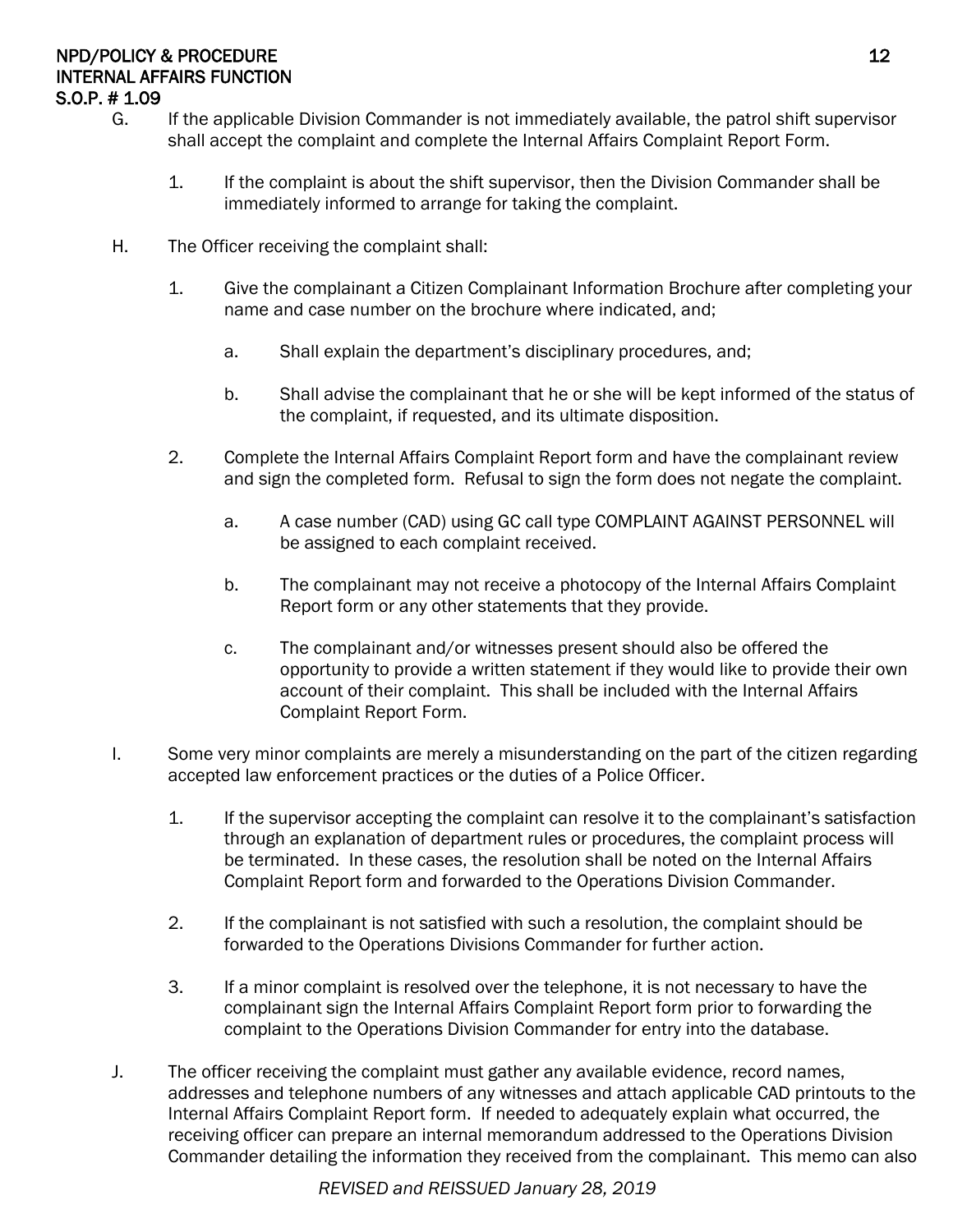#### NPD/POLICY & PROCEDURE 23 INTERNAL AFFAIRS FUNCTION S.O.P. # 1.09

serve to further explain the outcome if the complaint was resolved. The GC shall not contain any further information about the nature of the complaint. This package shall be either handdelivered or left in the mail slot for the Operations Division Commander in a sealed envelope.

K. The officer receiving the complaint shall immediately notify the applicable Division Commander of the accused employee whenever there is an allegation of criminal conduct or other serious misconduct.

# IV. INITIATION OF DEPARTMENTAL COMPLAINTS

- A. Any officer that is a witness to an officer's misconduct shall immediately notify their supervisor or the Operations Division Commander.
	- 1. The Operations Division Commander shall initiate an internal affairs investigation and after evaluating the circumstances may forward the matter to the subject officer's supervisor for follow-up investigation.
- B. A Supervisor who observes misconduct or becomes aware of misconduct shall notify the applicable Division Commander. The supervisor shall take action to intervene and cause the misconduct to cease and shall take the appropriate disciplinary action consistent with this policy. Any action taken shall be documented and forwarded to the Operations Division Commander.
- C. Any officer that is a witness to a civil rights violation shall cause the action to cease and immediately notify the Operations Division Commander.
	- 1. Failure to intercede by the witnessing officer(s) may result in a federal violation charge [18 U.S.C. 241.] as well as other criminal or administrative violations.

#### V. INVESTIGATION AND ADJUDICATION OF COMPLAINTS

- A. The Operations Division Commander initiating any action shall document the factual information in the internal affairs administrative database.
	- 1. If another supervising officer initiated the Internal Affairs Investigation, then a memorandum shall be prepared, put together with any supporting documentation and shall be forwarded to the Operations Division Commander for follow-up investigation and entry into the administrative database.
- B. The Operations Division Commander or the Chief of Police shall direct further investigation by the original investigating supervisor or the applicable Division Commander as deemed appropriate.
- C. In cases not involving allegations of criminal conduct, the accused officer shall be notified of the complaint once preliminary investigative data has been gathered. The Division Commander shall serve the suspect officer with the Internal Affairs Notification Form unless the nature of the investigation requires secrecy.
	- 1. Before any notification is made, prior approval must be obtained from the Police Chief.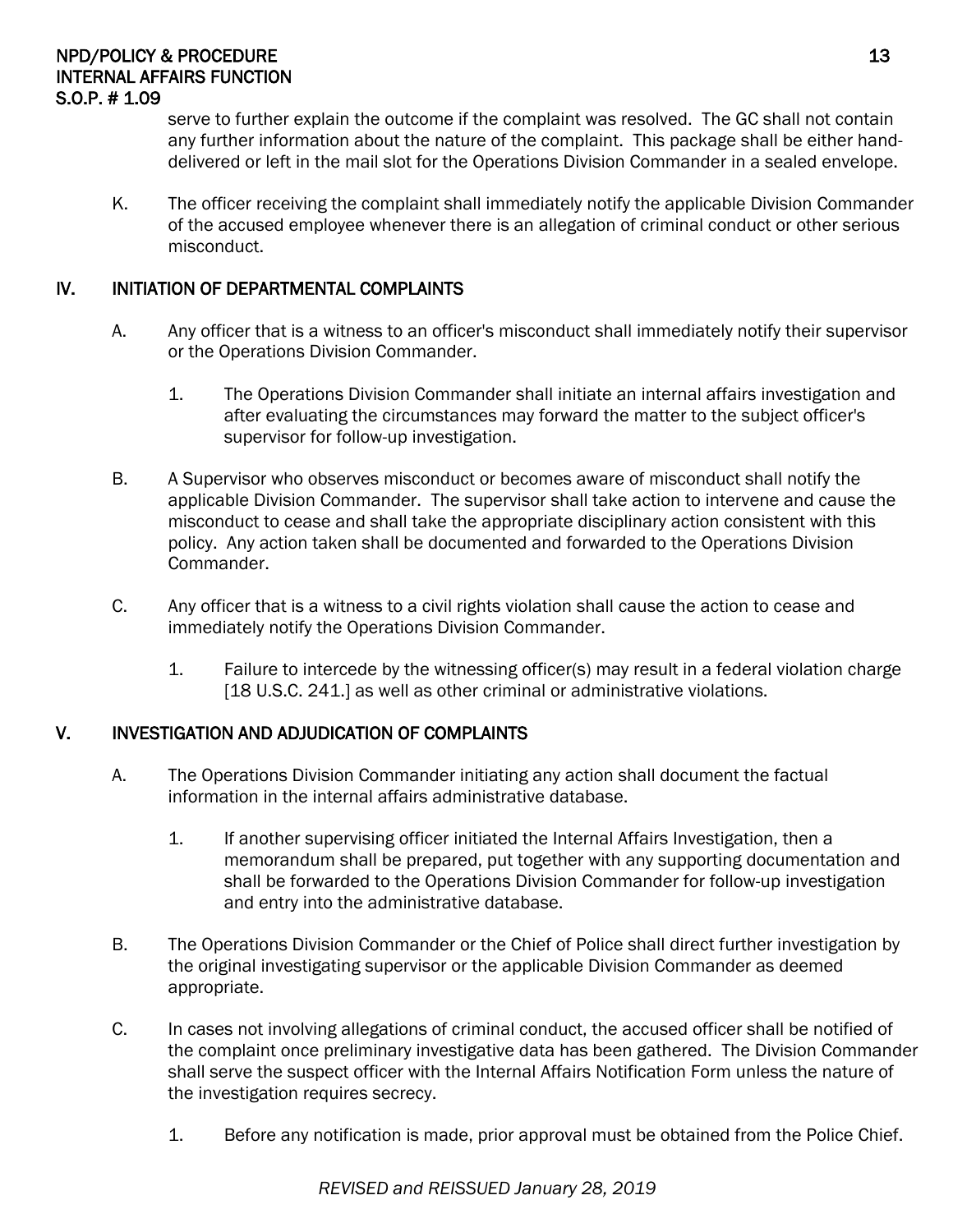- 2. The notification will contain the following:
	- a. Nature of the charge/complaint
	- b. Date and time of the alleged misconduct
	- c. Complainant/victim name
- 3. The notification will be signed by the Division Commander.
- D. The Operations Division Commander or other investigating officer shall interview the complainant, all witnesses and then the accused officer, as well as review relevant reports, activity sheets and telecommunications operators forms and obtain necessary information and materials, such as:
	- 1. Physical evidence
	- 2. Sworn written statements or tape-recorded interviews from all witnesses
	- 3. Sworn written statements or tape-recorded interviews from all parties of specialized interest, such as doctors, employers, lawyers, teachers, legal advisors, parents, etc.
	- 4. Investigative aids such as various reports, activity sheets, complaint cards and telecommunication operator's forms.
- E. All reports, statements and tape recordings must be submitted to the Chief of Police without unreasonable delay.
	- 1. If an internal affairs investigation cannot be completed without unnecessary delay, approval must be obtained from the Chief of Police to extend the length of the investigation. The investigation must be completed within 30 days, with regular status reports being made to the Chief of Police.
	- 2. Extended time may be granted depending upon the complexity of the matter. All charges must be filed within 45 days from the date that sufficient evidence exists to substantiate a charge, or charges, for violations of rules, regulations, policy, procedures or special orders.
- F. Where preliminary investigative data indicates the possibility of a criminal act on the part of the accused officer, the Chief of Police, the Operations Division Commander and the Sussex County Prosecutor's Office shall be notified immediately. No further action shall be taken, including the filing of charges against the officer, until directed by the Sussex County Prosecutor's Office.
	- 1. The Chief of Police shall forward a copy of the entire investigation file to the Sussex County Prosecutor's Office.
		- a. Accused officer's interview shall not be forwarded to the Prosecutor's Office.
	- 2. The Chief of Police shall be the liaison to the Prosecutor's Office.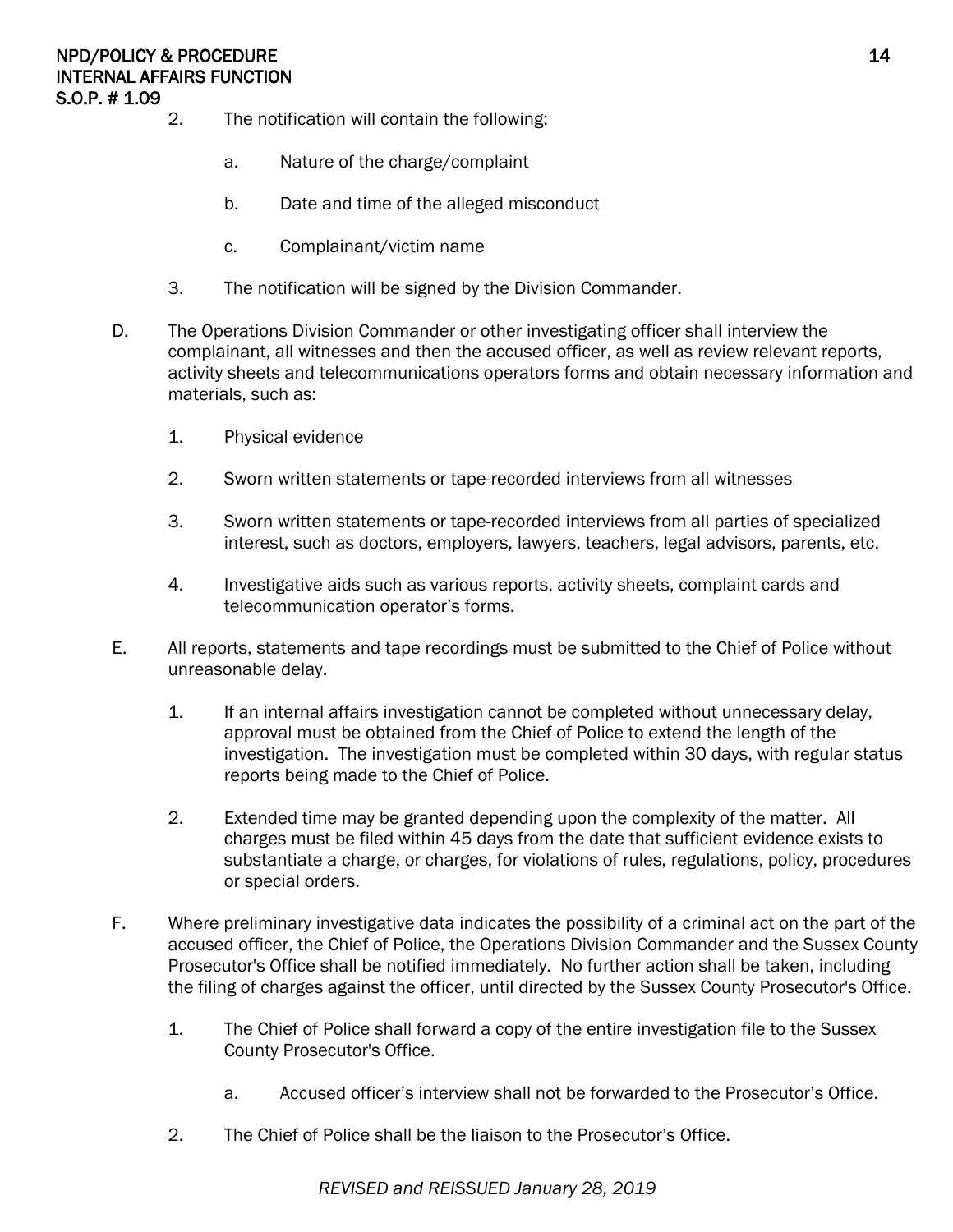# NPD/POLICY & PROCEDURE 25 INTERNAL AFFAIRS FUNCTION S.O.P. # 1.09

- 3. The Prosecutor's Office will review the investigation report and will advise the Chief as to whether criminal charges will be pursued. If the Prosecutor's decision is to close the file, written notice shall be given to the Chief of Police. An administrative investigation will then proceed. If criminal charges are to be pursued, the Prosecutor's Office will supersede the local investigation.
- 4. Whenever allegations of misconduct are made against a police officer holding the rank of lieutenant or above, excluding the Chief of Police, the procedures established herein shall be followed, except that the investigating officer must be one who is senior in grade to the officer being investigated. Whenever the allegations are directed against the Chief of Police, the investigation will be conducted by the Sussex County Prosecutor's Office.
- 5. All investigations of officers, municipal employees or public officials that are of a criminal nature shall not be closed until a letter is received from the Prosecutor's Office indicating that the investigation has been closed.
- G. Interviewing Officers/Employees who may be Witnesses:
	- 1. The investigating officer will schedule an interview with the witness employee.
	- 2. The officer will be made aware of the difference between a witness and the subject of the investigation.
	- 3. Officers are compelled to answer questions and cooperate fully with the investigation and provide complete and truthful information. They may face disciplinary action from reprimand to termination for refusal to answer questions or cooperate with the investigation.
	- 4. Officers will read and sign the Witness Acknowledgement Form.
	- 5. If at any time the witness becomes the target suspected of misconduct, the interview shall not continue until they review and sign the Interview Advisement Form. The procedure for interviewing the subject officer shall then be followed.
- H. Interviewing the subject officer:
	- 1. The investigating officer will schedule an interview with the officer.
		- a. One person of the officer's choosing may attend the interview session.
			- (1) In investigations of criminal allegations, it may be inappropriate for another officer who is acting as a union representative to be present due to the absence of an "attorney-client privilege". However, the officer shall be given the opportunity to consult with a union representative.
			- (2) The union representative shall not interfere with the interview and shall be present only to assist the officer and may attempt to clarify the facts or suggest other employees who may have knowledge of them.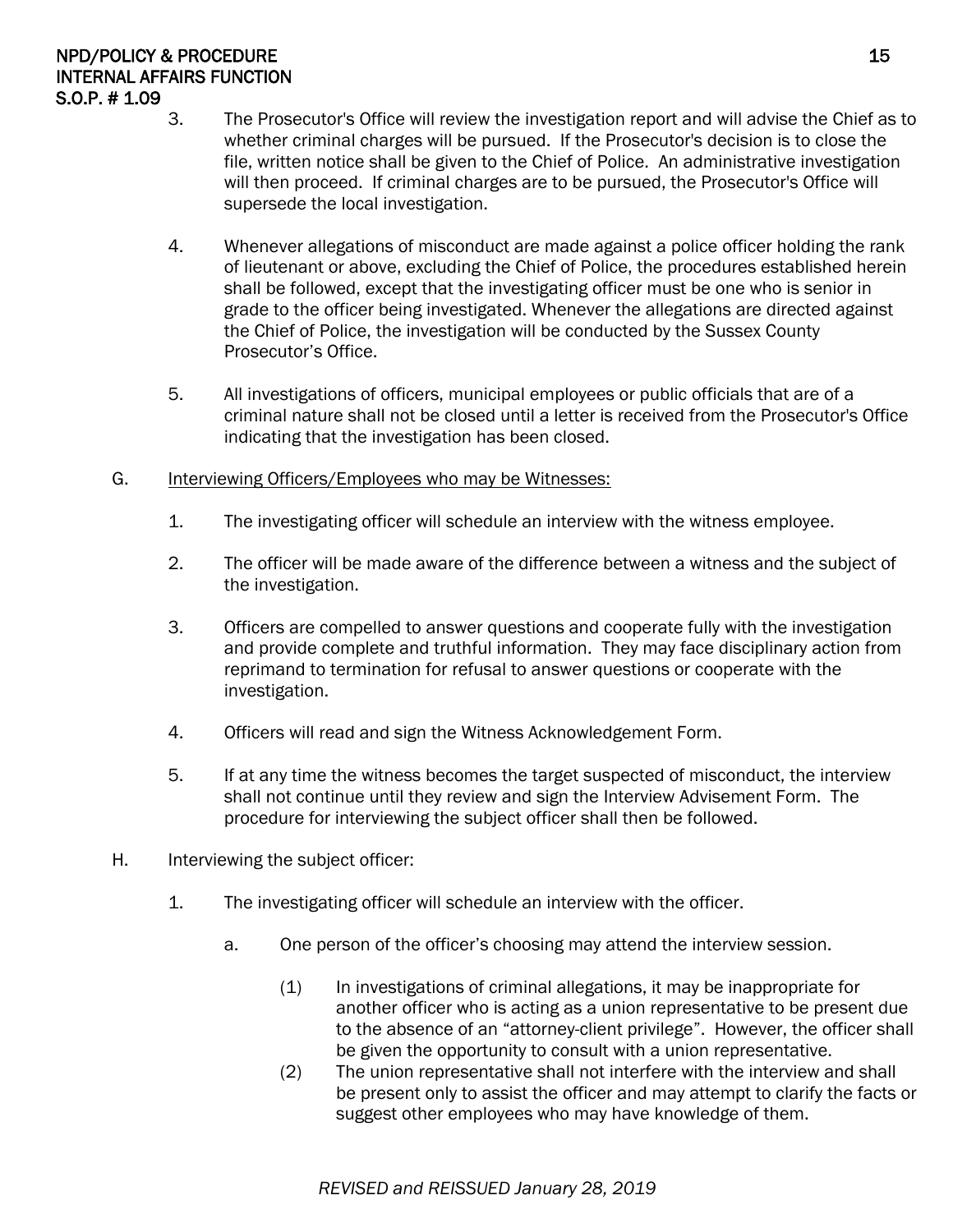- (3) The Chief of Police or his designee, however, is free to insist he is only interested, at that time, in hearing the employee's own account of the matter under investigation.
- (4) If the representative is disruptive or interferes, the investigating officer can discontinue the interview, documenting the reasons the interview was ended.
- 2. Although the Department recognizes that Sixth Amendment Right to Counsel does not extend to internal affairs investigations, an officer shall be permitted to obtain an attorney if so desired.
- 3. As general rule, an officer shall be allowed at least two hours to obtain/consult with counsel or other representative of their choice prior to beginning the interview.
- 4. Before questioning begins, the subject officer will be informed:
	- a. Of the nature of the complaint.
	- b. That prior to commencement of any questioning, the officer will read and sign the Interview Advisement Form.
		- (1) Officers are compelled to answer questions and cooperate fully with the investigation and provide complete and truthful information.
		- (2) However, if during the course of an internal investigative interview, an officer refuses to answer any questions specifically directed and narrowly related to the performance of duty and fitness for office on the grounds that he may incriminate himself, and if the department deems that in order to properly conduct its investigation it must have the answers to those specific questions, the department may then contact the county prosecutor to initiate procedures to obtain use immunity from the County Prosecutor for the answers to the questions.
		- (3) The Use Immunity Grant Advisement Form shall then be completed and signed by the officer if so authorized.
	- c. Of the name of the person in charge of the investigation, and the names of all persons who will be present during questioning.
	- d. That officers may face disciplinary action from reprimand to termination for refusal to answer questions or cooperate with the investigation.
- 5. Questioning sessions may be audio or video recorded.
- 6. If at any time during the questioning session the officer becomes a suspect in a criminal act, the officer shall be so informed, and the questioning shall end. The investigating officer will promptly notify the Chief of Police, who will refer the case to the Sussex County Prosecutor's Office.
- 7. The subject officer may be required to submit a written report or provide a written formal statement. The right against self-incrimination only applies to criminal offenses. The officer shall review and sign each page of the statement.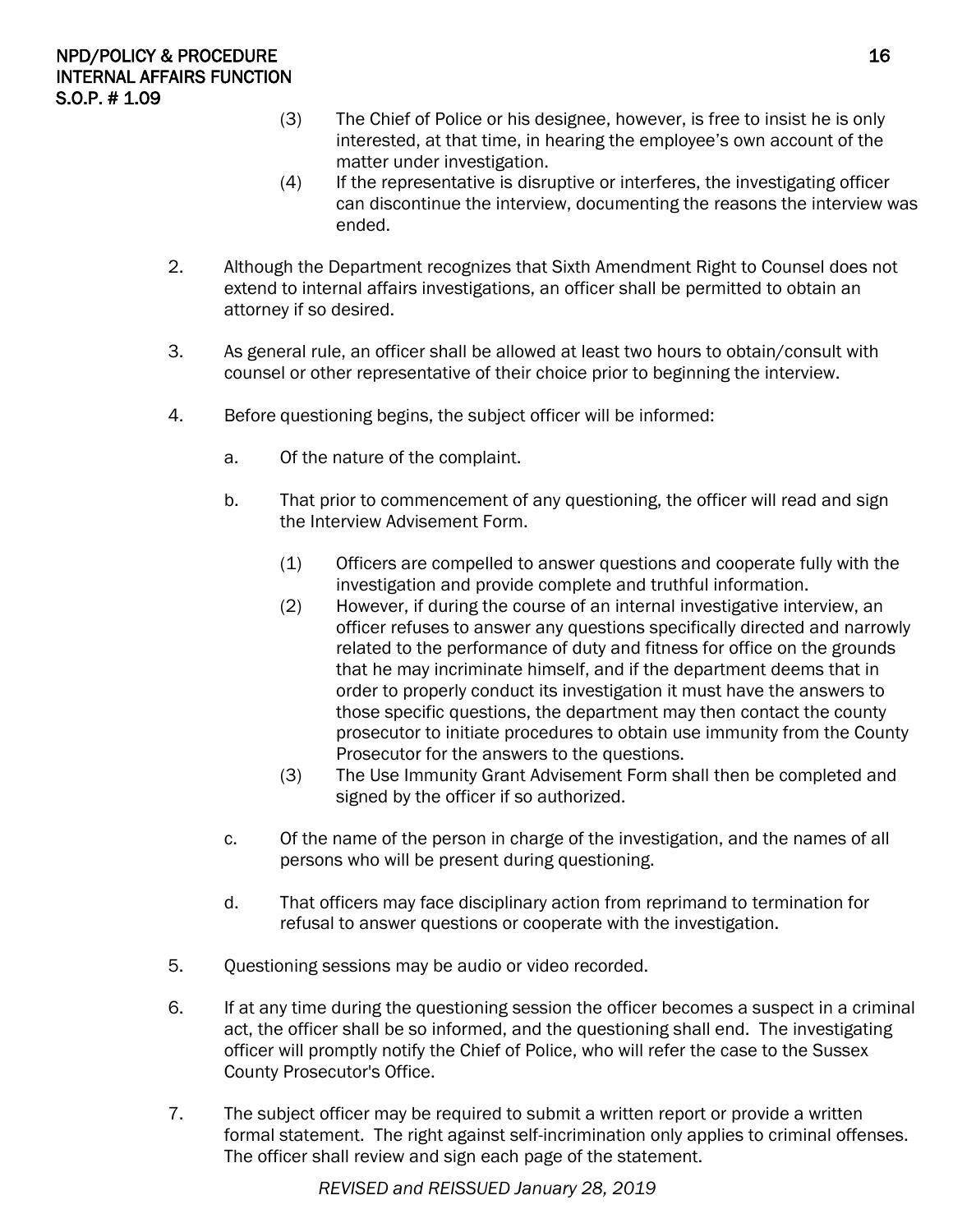- a. The officer does not have the right to refuse to submit a report on the grounds that the report may reveal a violation of a department policy, rules or regulations that is not a criminal offense.
- 8. Upon completion of all possible avenues of inquiry, the Division Commander shall document the findings in the administrative database, recommend a disposition and submit the report to the Chief of Police.

#### a. Exonerated

- (1) The alleged incident did occur, but the actions of the officer were justified, lawful and proper.
- (2) The officer's behavior was consistent with agency policy, but there was a policy failure.

#### b. Substantiated

(1) The investigation disclosed sufficient evidence to clearly prove the allegation.

#### c. Not Sustained

(1) The investigation failed to disclose sufficient evidence to clearly prove or disprove the allegation.

#### d. Unfounded

- (1) The investigation indicated that the acts complained of did not occur; or
- (2) There is insufficient information to conduct a meaningful investigation.
- 9. The Chief of Police shall review all documentation and approve the recommended disposition or recommend action to be taken.
- 10. Notify the officer and complainants of the outcome of the investigation at the conclusion of the internal affairs investigation.
	- a. If the allegation was not sustained or unfounded, the Operations Division Commander will notify the subject officer of the investigation (if not previously notified) and of the recommended disposition.
	- b. The complainant shall also be notified by letter and provided with a brief explanation of the outcome. If the allegation was unfounded or the officer was exonerated, this conclusion shall be defined for the complainant. If the allegation was not sustained, the letter shall provide a brief explanation why the complaint was not sustained (e.g. insufficient proof, lack of witnesses, etc.,). If the allegation was sustained and discipline was imposed, the letter shall simply state that the allegation was sustained, and the officer was disciplined according to department procedures. The discipline imposed does not have to be specified.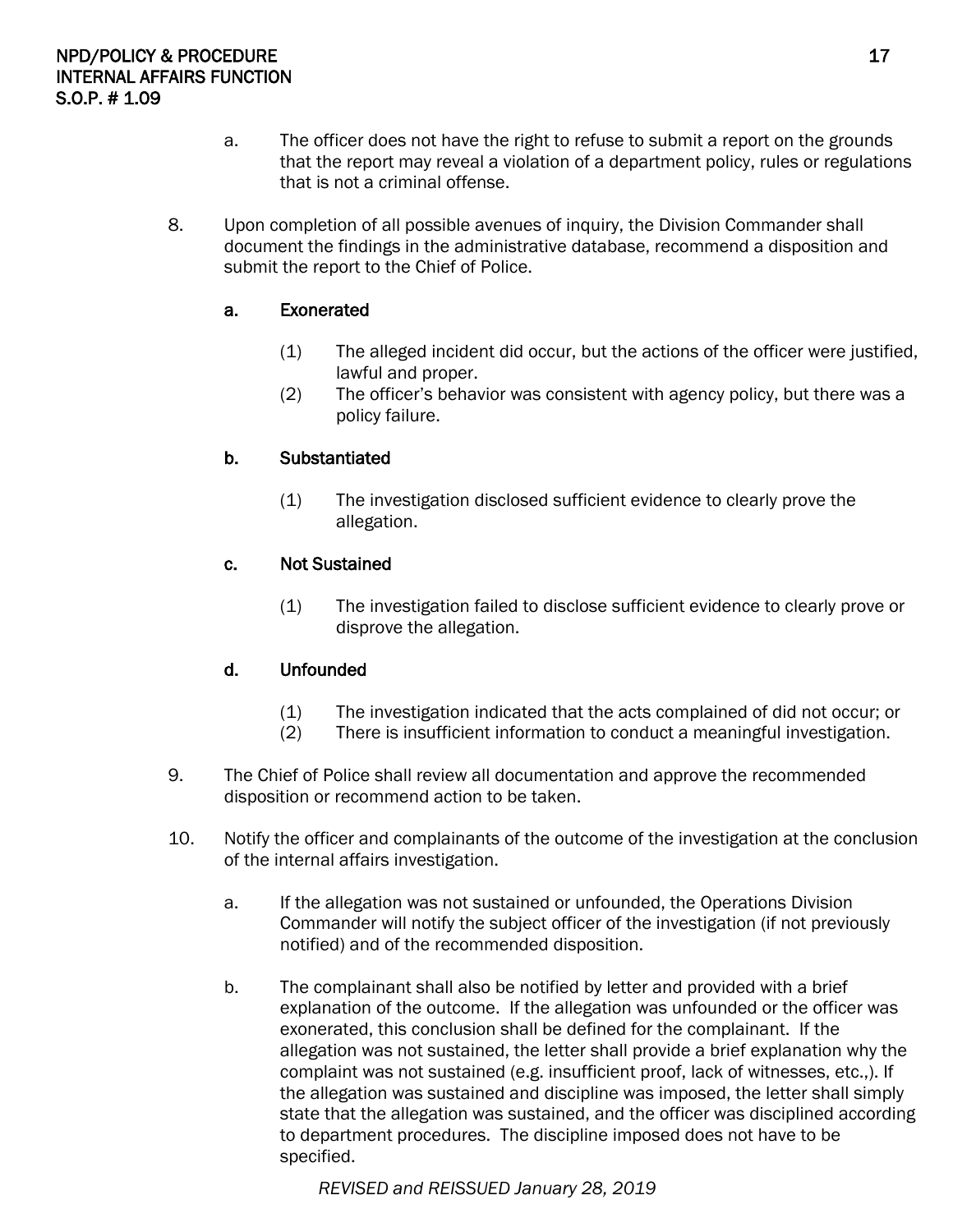- 11. If the complaint is substantiated and it is determined that formal charges should be proffered, the Division Commander will prepare, sign and serve charges upon the accused officer or employee.
- 12. The Department must prove by a preponderance of credible evidence that the employee is guilty of the misconduct cited and that the penalty sought is appropriate.

#### 13. MINOR DISCIPLINE

[Five days suspension or less, Written Reprimand, Oral Reprimand] The Division Commander will prepare the formal charges on the Notice of Minor Discipline and serve upon the officer charged.

- a. A Sergeant can always issue an oral reprimand and can issue a written reprimand if approved by a Lieutenant or the Chief.
- b. The grievance procedure may be followed if the charged officer disagrees with disciplinary action that is less than a suspension.
- c. In cases of a suspension or surrender of leave time of five days or less, an officer may request a hearing. This request must be made in writing and made within ten days of the service of the Notice of Minor Discipline, at which time a hearing date shall be set no less than ten days or more than thirty days from the date of service of the complaint unless agreed to by both parties.

#### 14. MAJOR DISCIPLINE

[Greater than 5-day Suspension, Demotion, Termination] The Division Commander will prepare the formal charges on the Preliminary Notice of Disciplinary Action (Form DPF-31A). Such notice shall be prepared and served upon the officer charged in accordance with N.J.S.A. 40A:14-147 et seq.

- a. In cases of Major Discipline, the Preliminary Notice of Disciplinary Action (Form DPF-31A) shall direct that the officer charged must request a hearing within ten days of the service of the form at which time a hearing date will be set no less than ten days nor more than thirty days from the date of service of the complaint unless agreed to by both parties.
- b. In cases of Major Discipline, if the officer charged does not request a hearing, the Chief of Police shall permit the officer to present factors in mitigation prior to assessing a penalty.
- c. When all the facts are obtained, the Division Commander shall ensure that the internal affairs investigation report contains the findings and the aggravating and mitigating factors of the case including:
	- (1) Nature of the offense
	- (2) The disciplinary record of the accused officer
	- (3) The need to deter the accused officer or other officers from similar conduct
	- (4) The state of the accused officer's mind at the time of the offense
	- (5) Any mitigating factors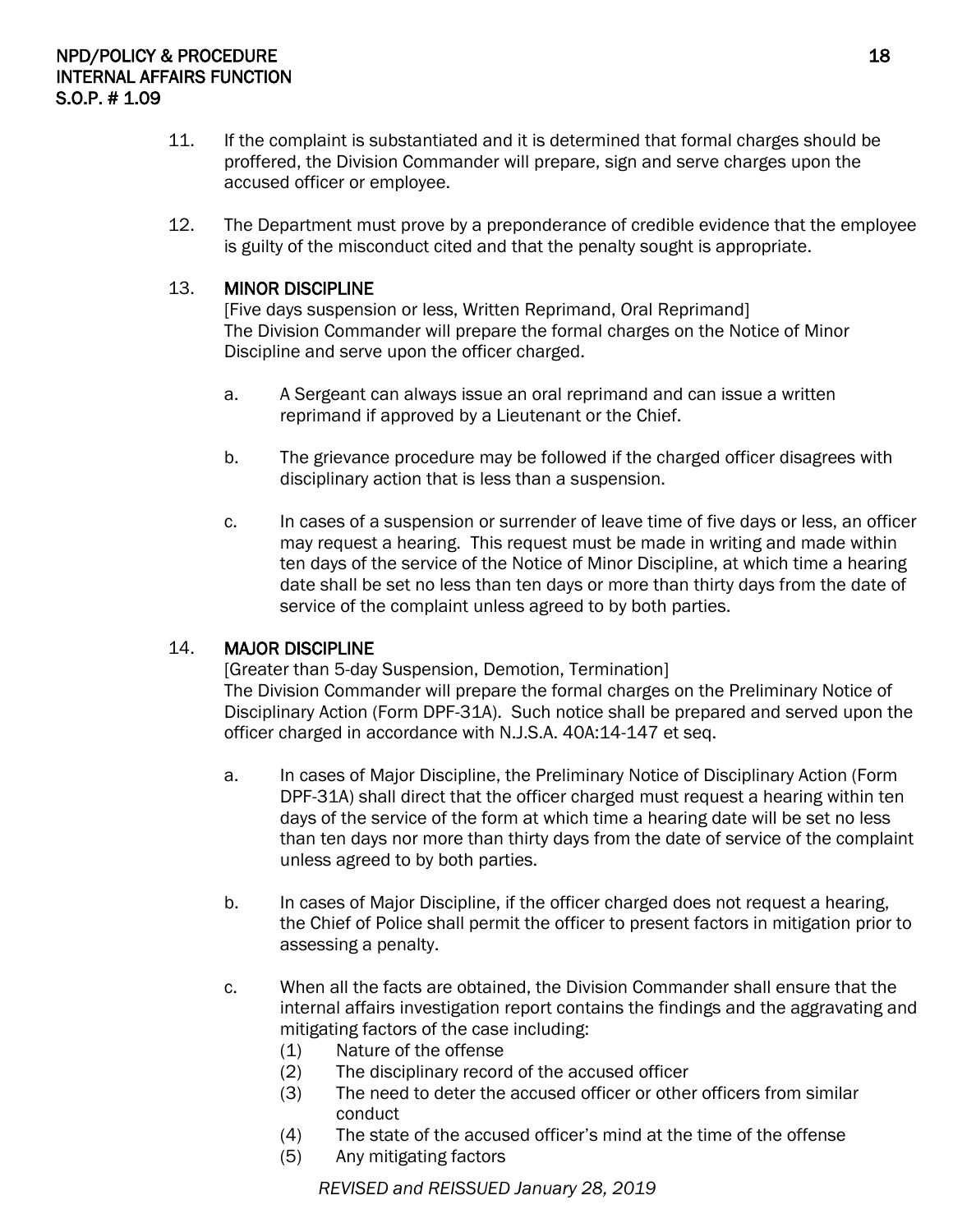d. Within twenty days, the Final Notice of Disciplinary Action for (DPF-31B) shall be completed by the Division Commander and served upon the subject employee. The penalty imposed will be noted in the officer's personnel file and the administrative database. The Operations Division Commander will cause the penalty to be carried out and complete all required forms.

# VI. SUSPENSION PENDING DISPOSITION OR INVESTIGATION

- A. Any supervisor or senior officer may immediately suspend with pay an officer from duty if he/she determines that one of the following conditions exists:
	- 1. The employee is unfit for duty (physical or psychological); or
	- 2. The employee is a hazard to any person if permitted to remain on the job; or
	- 3. An immediate suspension is necessary to maintain safety, health, order or effective direction of public services, or
	- 4. The employee has been formally charged with a crime of the first, second or third degree, or a crime of the fourth degree on the job or directly related to the job.
- B. The officer imposing the immediate suspension must:
	- 1. Have the suspended officer report to the Chief of Police by 0800 hours on the next business day, along with the supervisor imposing the suspension.
	- 2. Prepare the Notice of Immediate Suspension informing the employee of why an immediate suspension is sought and the charges and general evidence in support of the charges.
		- a. If the employee refuses to accept the written notification of immediate suspension, it shall be given to a representative of the employee's collective bargaining unit.
	- 3. Immediately notify the Officer's Division Commander and the Chief of Police who will direct if the officer's police identification and duty weapon shall be confiscated pending further investigation and/or hearing.
	- 4. Provide the employee with sufficient opportunity to review the charges and the evidence and to respond either orally or in writing.
- C. Within five days of the suspension, the suspended employee will be served with a Preliminary Notice of Disciplinary Action (DPF-31A).
- D. Administrative Reassignment
	- 1. In cases involving the Use of Force or serious motor vehicle accidents which results in death or serious bodily injury, pending the outcome of the investigation, the officer shall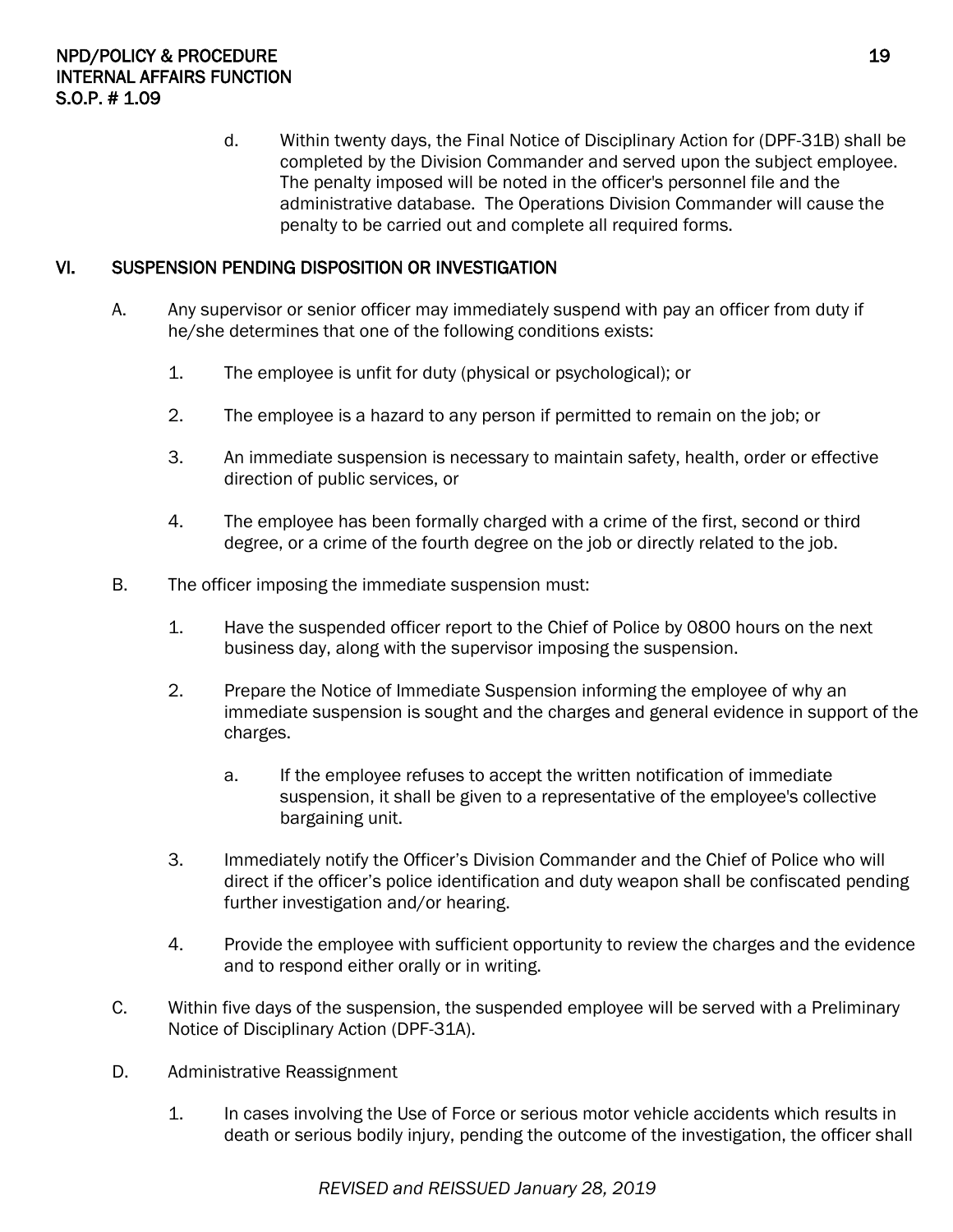be reassigned to other duty at headquarters as would be appropriate unless the officer is suspended as discussed above.

- 2. This reassignment is subject to change by the Chief of Police.
- 3. In cases of an officer involved shooting and the officers' weapon is seized as evidence, the officer shall be issued another duty weapon as soon as practicable, unless the officer is suspended.

#### VII. HEARING

- A. The hearing date shall not be less than 10 days nor more than 30 days from the date of service of the Notice of Disciplinary Action.
- B. The Division Commander shall be responsible for, or assist, the prosecutor in the preparation of the department's prosecution of the charges. This includes proper notification of all witnesses and preparing all documentary and physical evidence for presentation at the hearing.
	- 1. All demands for documentary and physical evidence by the defendant officer will be made in writing to the prosecutor handling the matter. If unknown by the defendant officer, the name, address and telephone number of the prosecutor will be provided to the officer at the time of the service of the Notice of Disciplinary Action.
- C. The hearing shall be held before the Town Manager.
- D. A copy of the decision or order and accompanying findings and conclusions should be delivered to the officer or employee who was the subject of the hearing and to the Chief of Police.
- E. Upon completion of the hearing, the Operations Division Commander will complete the Final Disposition Report for the employee's personnel file and all other required forms including the entry of the disposition in the file and administrative database.
- F. If the charges were sustained, the Operations Division Commander will cause the penalty to be carried out.
- G. All disciplinary action shall be in accordance with the Rules and Regulations of the department.
- H. If an officer's dismissal results from misconduct, a report with the following information will be provided to the officer:
	- 1. Reason for dismissal
	- 2. Effective date of dismissal
	- 3. Statement of fringe benefits status
- I. Final determination for the imposition of all discipline shall be subject to the Chief's approval.
	- 1. Decisions for oral reprimands shall be final at the Chief's level.
	- 2. Written reprimands shall be final at the Town Manager's level.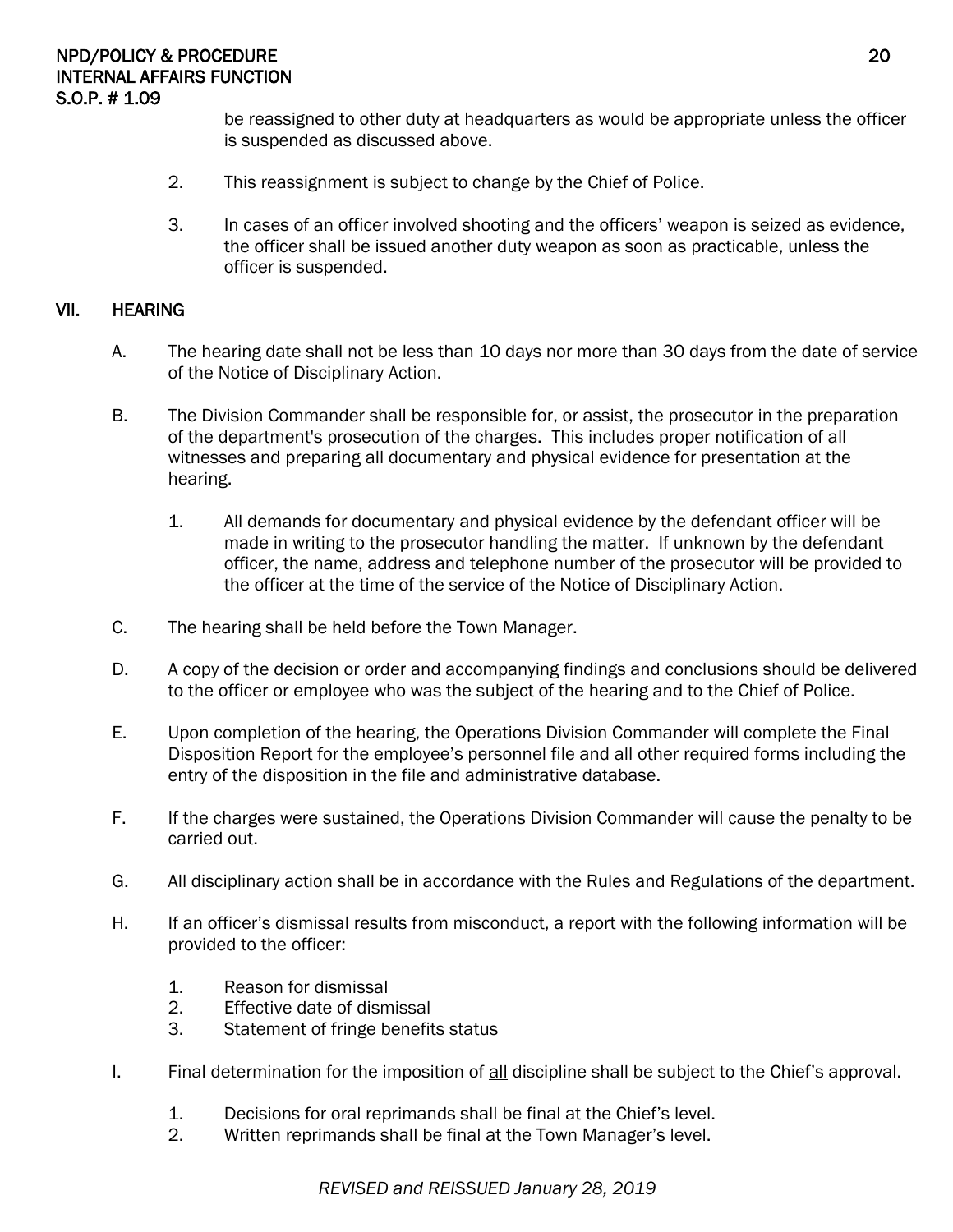#### NPD/POLICY & PROCEDURE 21 INTERNAL AFFAIRS FUNCTION S.O.P. # 1.09

J. Upon final disposition of the complaint, a letter shall be sent by certified mail to the complainant by the Division Commander and provided with a brief explanation of the outcome. If the allegation was unfounded or the officer was exonerated, this conclusion shall be defined for the complainant. If the allegation was not sustained, the letter shall provide a brief explanation why the complaint was not sustained (e.g. insufficient proof, lack of witnesses, etc.,). If the allegation was sustained and discipline was imposed, the letter shall simply state that the allegation was sustained, and the officer was disciplined according to department procedures. The discipline imposed does not have to be specified.

# VIII. CRIMINAL / MOTOR VEHICLE COMPLAINTS AGAINST EMPLOYEES

- A. Any employee who has been charged with an indictable offense, drug offense or any offense under the Prevention of Domestic Violence Act must make immediate notification to the onduty shift supervisor at police headquarters setting forth the circumstances surrounding the complaint.
	- 1. It will be the responsibility of the on-duty shift supervisor to make a prompt notification to the Operations Division Commander.
	- 2. It shall be the responsibility of the Operations Division Commander to make an immediate notification to the Sussex County Prosecutor.
	- 3. It will be the responsibility of the Operations Division Commander, in consultation with the Chief of Police, to evaluate the need for an immediate response by internal affairs personnel.
- B. Any employee who is charged with a minor offense (disorderly persons offense, petty disorderly persons offense or municipal ordinance), received a motor vehicle summons, or has been involved in (but not charged as a result of) a domestic violence incident must notify the Operations Division Commander on the next business day.
- C. Any employee contacted or questioned by a law enforcement agency concerning an unlawful act (as a suspect or witness) or a law enforcement internal affairs matter must provide notification of such contact to their supervisor via memorandum on his/her next scheduled day of work.
- D. Internal affairs shall track the proceedings of any criminal or civil matters which officers of the department are involved in as a complainant, plaintiff or defendant.

# IX. CONFIDENTIALITY

- A. The progress of internal affairs investigations and all supporting materials are considered confidential information.
	- 1. Unless otherwise directed the officer accepting the complaint shall not disclose any details of any complaint or internal investigation to any other person other than the applicable Division Commander or the Chief of Police.
	- 2. Any officer or employee who becomes aware of any information or evidence that may be relevant to an internal affairs investigation shall notify the Division Commander or Chief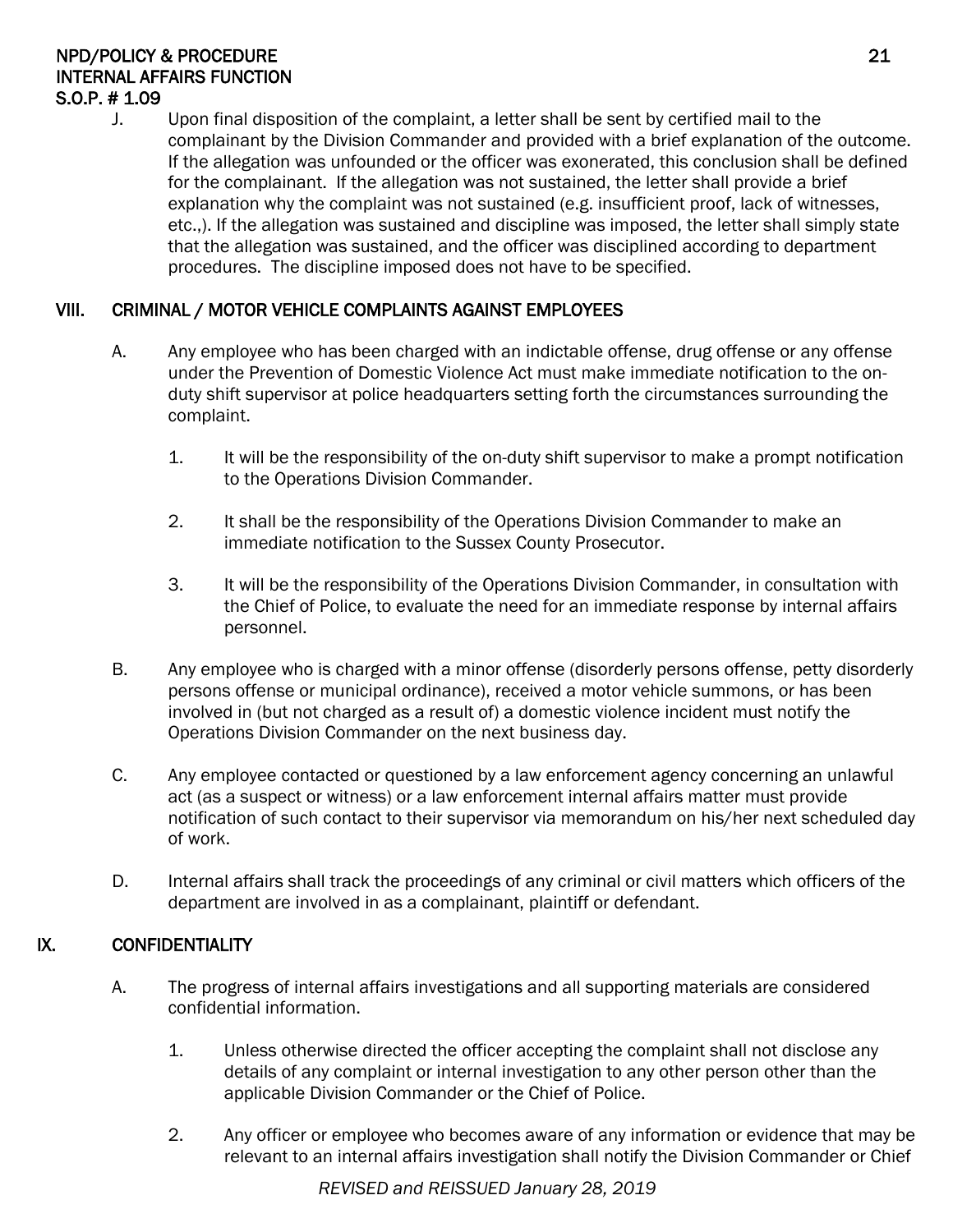#### NPD/POLICY & PROCEDURE 22 INTERNAL AFFAIRS FUNCTION S.O.P. # 1.09

of Police. The notification shall be in written memo regardless of whether the officer or employee believes that the information may already be known.

- B. Upon completing a case, the Operations Division Commander will enter the disposition in the case file and the administrative database.
- C. The contents of internal investigation case files will be retained by the Chief of Police. The files shall be clearly marked as "confidential".
- D. Only the Chief of Police or his/her designee is empowered to release publicly the details of an internal investigation or disciplinary action. The subject officer may authorize the release of copies of formal disciplinary charges and their outcome to any third party. The subject officer shall make the request in writing.
- E. All disciplinary hearings shall be closed to the public unless the defendant officer requests an open hearing.
- F. Personnel records are separate and distinct from internal affairs investigation records. Internal affairs investigation reports shall never be placed in personnel records.
	- 1. When a complaint has a disposition of exonerated, not sustained, or unfounded, there will be no indication in the employee's personnel file that a complaint was ever made.
	- 2. In those cases where a complaint is sustained, a copy of the Disciplinary Action Final Disposition Report will be replaced in the employee personnel file. No other part of the internal affairs investigation report shall be placed in the personnel file.

# X. PHYSICAL EVIDENCE

- A. Investigators should obtain all relevant physical evidence. All evidence, such as clothing, hair or fabric fibers, stains and weapons should be handled according to established evidence procedures.
	- 1. Computer discs (CD's/DVD's) shall be retained with the internal affairs investigation case file. All other items of evidence related to an internal affairs investigation shall be clearly identified and stored in the department's evidence vault.
- B. With respect to radio tapes, the original tape is the best evidence and should be secured at the outset of the investigation. Transcripts or copies of the original recordings can be used as investigative leads. Tapes should be monitored to reveal the totality of the circumstances.
- C. Photographs
	- 1. In the event of a complaint involving excessive use of force, the following photographic documentation shall be obtained when appropriate. Whenever possible, color photography should be used.
		- a. Photographs of the complainant at the time of arrest or following the alleged incident of excessive force, any photographs that were taken prior to the alleged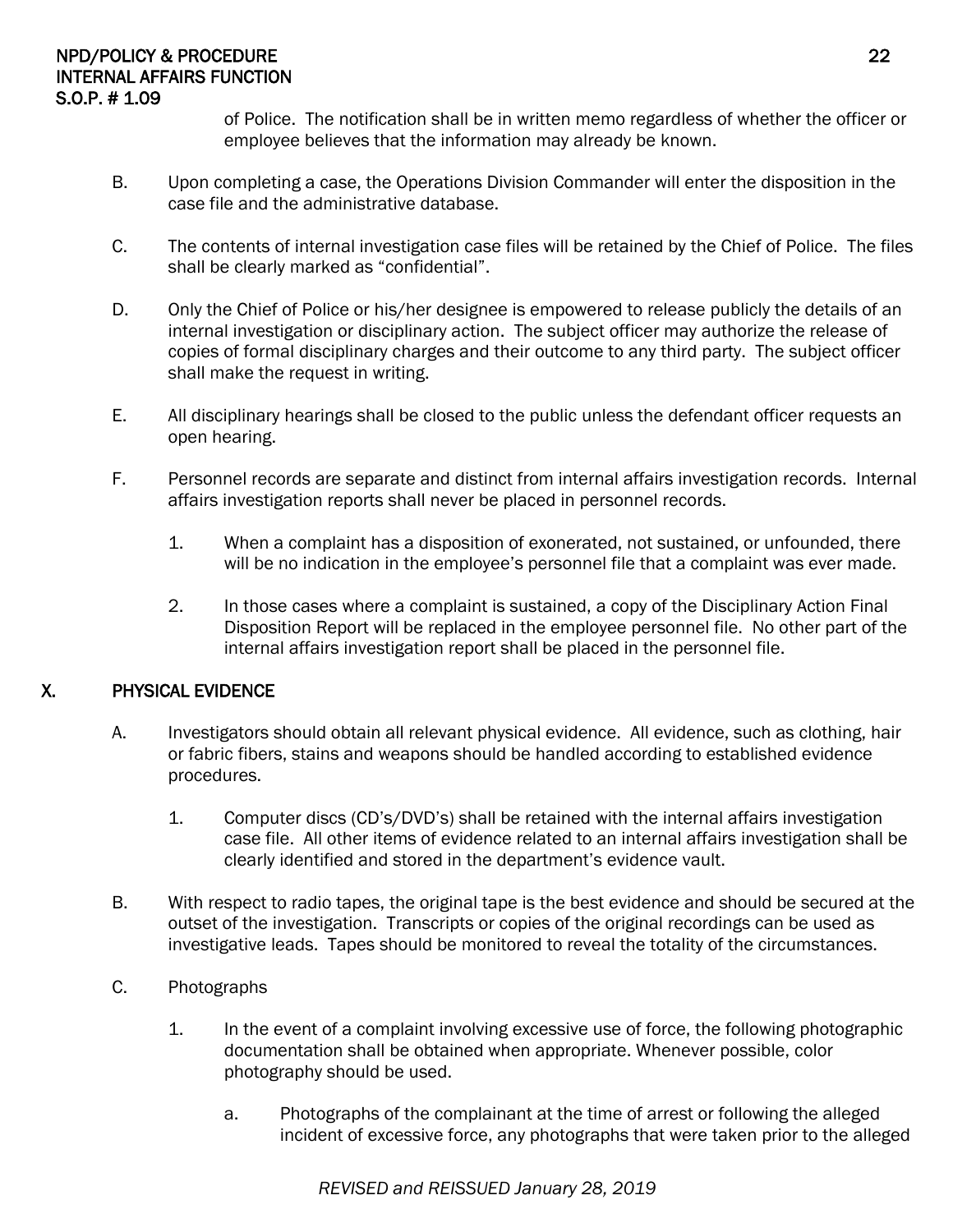incident and photographs that may have been taken several days after the incident occurred.

- b. Photographs of the subject officer in the event that the officer was a victim.
- c. A recent photo of the officer in the event a sequential photo array will be used for identification purposes. The photo array must be properly retained for possible evidentiary purposes.
- d. Photographs of the scene of the alleged incident, if necessary.
- D. Physical Tests
	- 1. Police officers who are the subjects of internal investigations may be compelled to submit to various physical tests or procedures to gather evidence. Such evidence may be used against them in a disciplinary proceeding. Refusal to comply with an order to submit to physical tests may result in further disciplinary action.
	- 2. No person has a constitutional right or privilege to refuse to submit to an examination to obtain a record of his physical features and other identifying characteristics of his physical or mental condition. Evid. R. 25(a). Evidence that may be obtained or procedures that may be used to obtain evidence under this rule include:
		- a. Breath sample
		- b. Blood sample
		- c. Requiring suspect to speak
		- d. Voice recordings
		- e. Participation in a suspect lineup
		- f. Handwriting samples
		- g. Hair and saliva samples
		- h. Urine Analysis
	- 3. Generally, a person cannot be physically forced to produce this evidence or submit to such tests, although a Court order may be obtained to legally compel him to do so.
	- 4. Refusal to comply with the order can result in a contempt of court action and may also result in a second disciplinary action for failure to comply with a lawful Court order.
- E. Polygraph
	- 1. While a police officer who is subject of an internal investigation may request a polygraph examination, the department will not influence, request or require a member or employee to take or submit to a lie detector test as a condition of employment or continued employment (N.J.S.A. 2C:40A-1).
	- 2. An officer cannot be required to submit to a polygraph test on pain of dismissal. Engel v Township of Woodbridge, 124 N.J. Super. 307 (App. Div. 1973).
	- 3. If a polygraph is used, a qualified police polygraph operator must be used.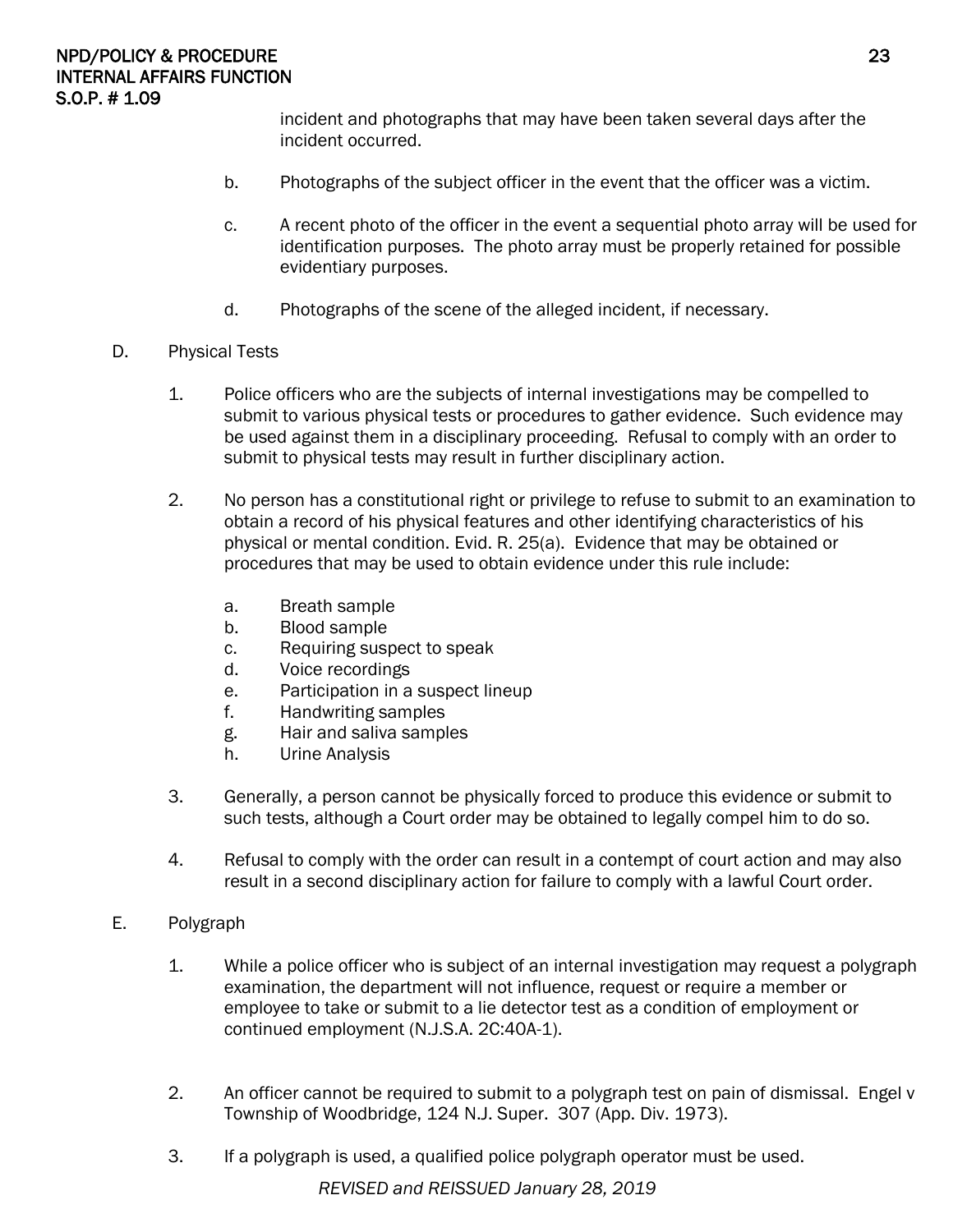# NPD/POLICY & PROCEDURE 24 INTERNAL AFFAIRS FUNCTION S.O.P. # 1.09

- F. Search and Seizure
	- 1. All agency assigned storage space, desks or lockers are subject to a search and employees shall have no expectation of privacy for these areas.
	- 2. Personal brief cases shall not be searched without a warrant.

#### XI. FILE MAINTENANCE

- A. A separate and secure internal affairs filing cabinet shall be maintained in the Chief's office. All cases involving internal affairs investigations and disciplinary action shall be maintained in separate case files under each employee's name within the Internal Affairs Filing cabinet.
	- 1. Each investigation will be assigned an internal affairs case number from the administrative database.
	- 2. The file shall contain the internal affairs investigation report and any associated statements, notices, dispositions, computer discs or other documentation.
- B. During the evaluation process, the disciplinary file will be reviewed by the Operations Division Commander and if there have been no other disciplinary actions, any oral reprimands that were present for longer than six months shall be removed from the employee's file.

#### XII. YEARLY REPORTS

- A. The Operations Division Commander shall complete the County Prosecutor's Internal Affairs Report on at least a quarterly basis for that period. The report shall be submitted to the Chief of Police and the County Prosecutor and shall include the number and type of cases received and the status of investigation or charges during the reporting period. Additionally, the Chief of Police will advise the prosecutor of trends in the department, goals for the next reporting period, and outcomes from past periods.
- B. An annual report summarizing the types of complaints received and the dispositions of the complaints should be made available to members of the public. The report shall contain a brief synopsis of all complaints where a fine or suspension of ten days or more was assessed to a member of the agency. The names of the complainants and the subject officers shall not be published in this report.
- C. This EW system policy shall be made available to the public upon request and shall be posted on the department website. All reports created or submitted pursuant to the EW system that identify specific Officers are confidential and not subject to public disclosure.

#### XIII. NOTIFICATION OF THE COUNTY PROSECUTOR

- A. Immediate notification to the Investigative Division Commander, the Chief of Police and to the Sussex County Prosecutors Office shall take place when the following occurs whenever information is received:
	- 1. Pertaining to allegations of criminal misconduct, criminal activity on the part of any public employee or official acting within their official capacity.